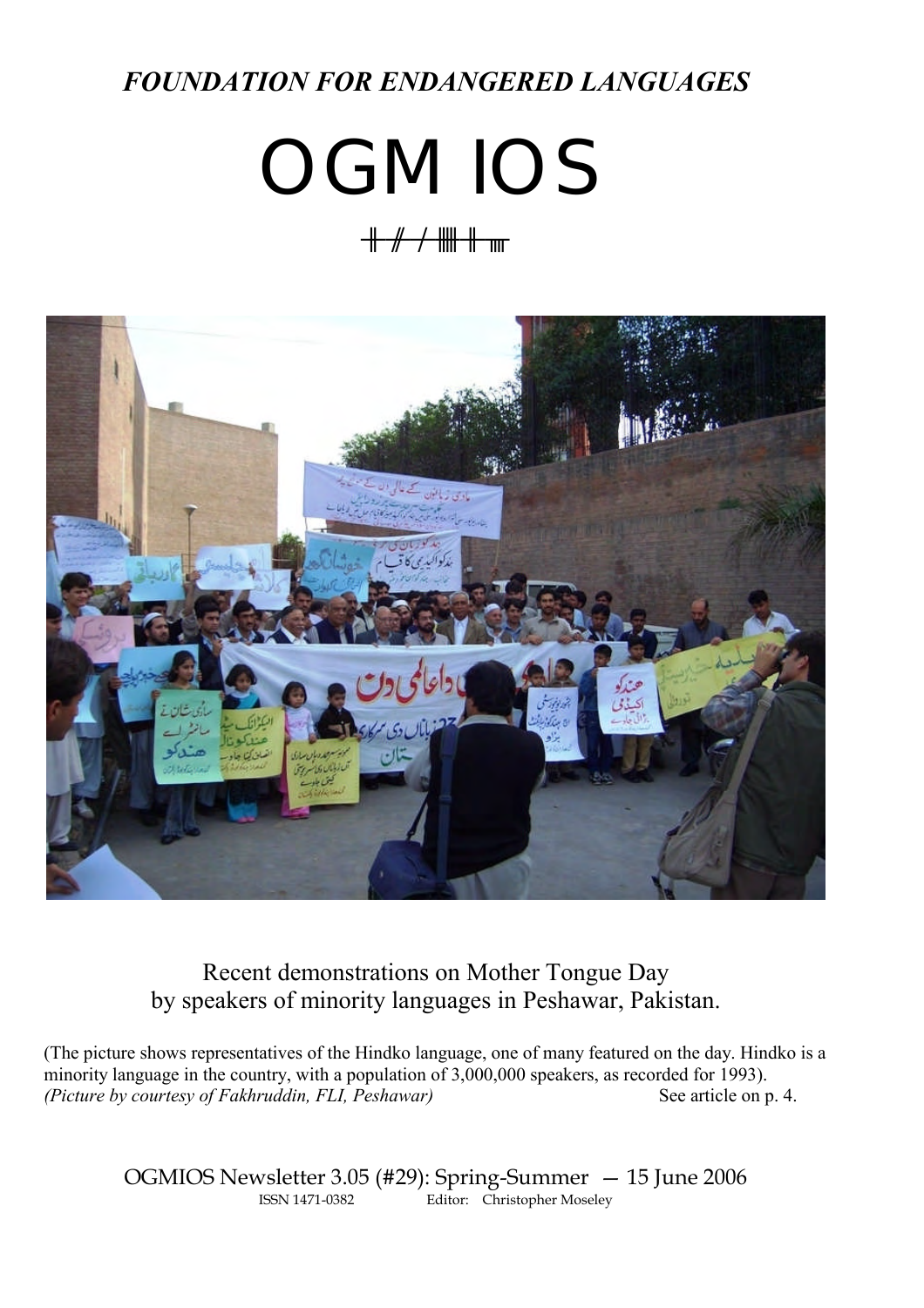ISSN 1471-0382 Editor: Christopher Moseley

Assistant Editors: Roger Blench, Joseph Blythe, Serena D'Agostino, Christopher Hadfield, Francis M Hult, Steven Krauwer, Andrea Ritter

Contact the Editor at:

Christopher Moseley, 9 Westdene Crescent, Caversham Heights, Reading RG4 7HD, England chrismoseley50.at.yahoo.com

Published by:

Foundation for Endangered Languages, Batheaston Villa, 172 Bailbrook Lane, Bath BA1 7AA, England

nostler.at.chibcha.demon.co.uk

http://www.ogmios.org

|                                                                                  | С      |
|----------------------------------------------------------------------------------|--------|
| 2. Development of the Foundation 3                                               | 5      |
| FEL X: Vital Voices - Endangered<br>Languages and Multilingualism: Draft         | Ν<br>C |
| Programme for this year's conference in<br>Mysore, India (25-27 October 2006)  3 | 6      |
|                                                                                  | 7      |
|                                                                                  | F      |
|                                                                                  | L<br>C |
| 3. Endangered Languages in the                                                   | ۲      |
| Mother Tongue Day Celebrated in<br>Peshawar in Northern Pakistan  4              |        |
| Bill would boost efforts to retain                                               |        |
| Virginia Algonquian raised from the dead                                         |        |
| Himachal Pradesh scholars trying to<br>オンフィーティング ストラン アクセス                       |        |



**Tankri script, as described at http://www.kullu.net/culture/cl101.html**

| Lakota on Path to Recapture Language. 6    |   |
|--------------------------------------------|---|
| Haunting songs of life and death reveal a  | ۶ |
|                                            | C |
| Indigenous Languages in Final Throes  8    | F |
| 4. Appeals, News and Views from            | h |
|                                            | ι |
| Strategy to Revitalize First Nation, Inuit | T |
|                                            | a |
| What is happening in Hospitalito           | Λ |
|                                            | г |
|                                            |   |

| 5. Allied Societies and Activities 10  |  |
|----------------------------------------|--|
| Northern California Indian Development |  |
|                                        |  |
| 7. Overheard on the Web 10             |  |
| Pay Kingima, co-author of "Odawa       |  |

Ray Kiogima, co-author of "Odawa Language and Legends," from the Odawa Bands Governmental Center in Harbor Springs.......................................... 10



**Dance at Odawa (=Ottawa) Annual Powwow http://www.ottawacampground.ca**

| Venezuela Revitalizes Indigenous                                                                             |  |
|--------------------------------------------------------------------------------------------------------------|--|
| 'Language Planning Challenges and<br>Prospects in Native American<br>Communities and Schools' (Feb 2006). 11 |  |
|                                                                                                              |  |
| On the Net and in the World 11                                                                               |  |
| Endangered Languages of the<br>Indigenous Peoples of Siberia 11                                              |  |
| Voices of Mexican Languages11                                                                                |  |
| Two web resources on Romani language                                                                         |  |
| My Name is Yu Ming - Yu Ming is Ainm                                                                         |  |

| Teaching Indigenous Languages12                                                                                   |
|-------------------------------------------------------------------------------------------------------------------|
| Preserving and promoting American                                                                                 |
| Native greetings online 12                                                                                        |
| Archivo de Lenguas Indígenas de México12                                                                          |
| 9. Forthcoming Meetings 12                                                                                        |
| Northwest Indian Language Institute<br>(NILI): "From Language Learner to<br>Language Teacher", Univ. Oregon, July |
| Immersion in Conversational Shoshoni.13                                                                           |
| Forum Theatre: Reclaiming Our<br>Aboriginal Languages, June 28-July 4<br>2006, Vancouver, British Columbia13      |
|                                                                                                                   |
| 10. Recent Publications 13                                                                                        |
|                                                                                                                   |



A Grammar of Jahai .................................14 A Grammar of Gayo: a language of Aceh,

**Book on Gayo by M. Junus Melalatoa http://www.obor.or.id/20013.htm**

| UC Publications in Linguistics14                                                                                           |  |
|----------------------------------------------------------------------------------------------------------------------------|--|
| UCPL 135: James A. Matisoff, "Handbook<br>of Proto-Tibeto-Burman: System and<br>Philosophy of Sino-Tibetan Reconstruction" |  |
| UCPL 136: Jane H. Hill, "A Grammar of<br>Cupeño" (October 18, 2005).  14                                                   |  |
| UCPL 137: Alice Shepherd, "Proto-Wintun"                                                                                   |  |
| Saving Languages: An Introduction to<br>Language Revitalization 14                                                         |  |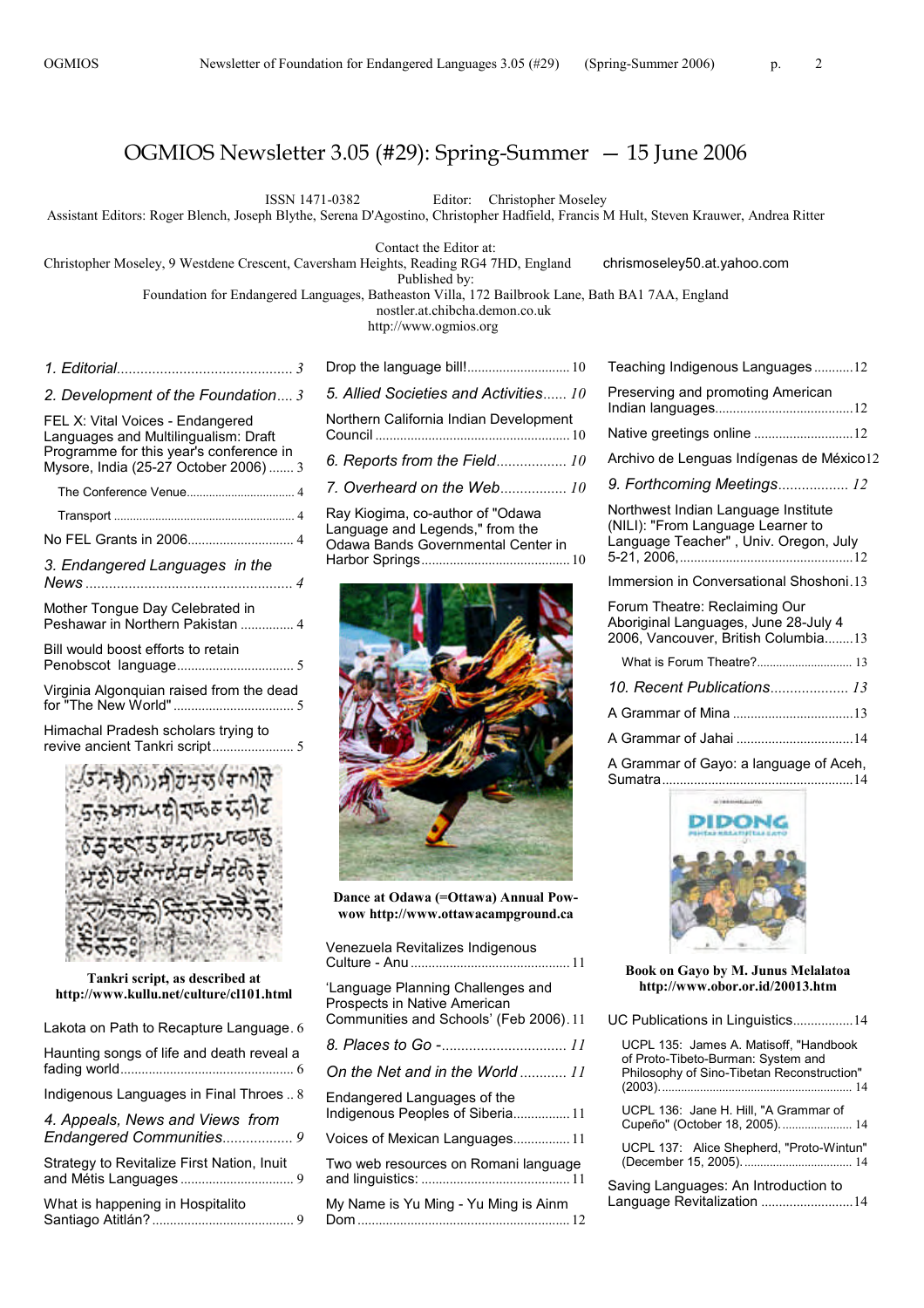InamUllah Future of Torwali-

Avtans, Abbi Language documentation

lows

Cardoso Challenges to Indo-

Monaghan Wirangu and Gugada –

**Session 7 Majority-Minority**

Elangaiyan Strategies proposed for

**Session 6 Extreme**

speaking migrants in the urban areas of Pakistan. Small languages in a polylingual situation the case of Turung

in Andamans: highs and

Portuguese across India

the survival chances of two neighbouring Australian languages

arresting different types

**Endangerment** Vanishing Voices

**Relationships**

1. Editorial

As many of you will have heard, our President, who has also been the Editor of *Ogmios* up to know, has left these shores for six months to take up a teaching position in Japan. To ensure the continued presence of your favourite linguistic journal in your letterbox or on your computer screen, he has left the editorship in the hands of your FEL Treasurer.

I hope you won't detect any drop in the quality of the product, dear reader, but I do apologise for the lateness of this issue; I've been finding my feet in the editorial post.

I want to thank my assistant editors, especially Serena D'Agostino, for helping me fill up these pages with the usual interesting and varied assortment of news from the Endangered Languages scene; it is they, not I, who deserve the real editorial credit.

And don't forget that contributions are always more than welcome from the members of FEL. I know that you all have many interesting tales to tell, which the rest of us would like to hear. Send your contribution to me, either by email to chrismoseley50.at.yahoo.com\*

or by post to

9 Westdene Crescent, Caversham, Berkshire, England RG4 7HD. The FEL office address remains as before.

*Chris Moseley*

\*We make a habit of publishing e-mail addresses in human-readable, rather than machine-readable, form, in order to avoid unwanted solicitations for our readers, contributors and editorial staff.

2. Development of the Foundation

#### **FEL X: Vital Voices - Endangered Languages and Multilingualism: Draft Programme for this year's conference in Mysore, India (25-27 October 2006)**

The Foundation for Endangered Languages, in association with the **Central Institute of Indian Languages**, will hold its annual 2006 conference in India, home of more than a thousand languages and dialects, and a consciously multilingual policy stance by the Government of India.

Although many of these languages enjoy political and economic patronage, others are struggling to survive. Among these strugglers are the languages of the Andaman and Nicobar Islands, where communities are not only tiny, but also some of the most anciently

independent tribes on the planet. The viability of many such small languages is threatened.

This year's conference concerns the effects of Morey multilingualism on smaller languages. A crucial question for this conference is how far poorly-conceived language planning policies may actually contribute to environmental imbalance and instability, dangers that are often very little understood. As we understand the effort to revitalize languages, this is no more than the support they need to develop in the face of new demands, including the increased bi- and multi-lingualism coming from globalization, urbanization and language contact.

Contributions selected for the conference range across all the continents of the world, with a healthy emphasis on the problems local to the Indian Subcontinent.

| <b>25 October 2006</b>              |                                    |                        | & degrees of language                    |
|-------------------------------------|------------------------------------|------------------------|------------------------------------------|
| Session 1                           | <b>Outlining the Danger</b>        |                        | endangerment in India                    |
| Haobam                              | Multilingualism                    | Mallikarjun            | Karnataka, India - a case                |
|                                     | Endangered                         |                        | study                                    |
| Sipos                               | On the Possibilities of            | Schaefer,              | On profiles of use for                   |
|                                     | Revitalising the Synya             | Egbokhare              | majority languages in                    |
|                                     | dialect of the Khanty              |                        | Southern Nigeria                         |
|                                     | language                           | <b>27 October 2006</b> |                                          |
| Yadav                               | Endangerment of                    | <b>Session 8</b>       | <b>Emerging Complexity</b>               |
|                                     | Nepal's indigenous                 | Jacquesson             | History, languages, and                  |
|                                     | languages                          |                        | populations: a broader                   |
| <b>Session 2</b>                    | <b>Development</b> and             |                        | context for endangered                   |
|                                     | Changes                            |                        | languages                                |
| Stockton                            | Carving both sides:                | Modi                   | The complexity and                       |
|                                     | globalization in                   |                        | emergence of Hindi as                    |
|                                     | education reform                   |                        | Lingua Franca in                         |
|                                     | and language politics              |                        | Arunachal Pradesh                        |
| David                               | Language maintenance               | Dobrushina             | Multilingualism in                       |
|                                     | or language shift? A               |                        | Archi: communication,                    |
|                                     | sociolinguistic study of           |                        | self-identification and                  |
|                                     | the Temuan in urban                |                        | social prestige.                         |
|                                     | Kuala Lumpur                       | Session 9              | <b>Cooperation with</b>                  |
| Monaka,                             | Linguistic minorities and          |                        | <b>Neighbour Languages</b>               |
| Kamwendo                            | marginalization in                 | Khadim                 | Language shift in the                    |
|                                     | Botswana: prospects for            |                        | minority Swat Kohistani                  |
|                                     | survival                           |                        | community--the case of                   |
| <b>Session 3</b>                    | <b>Effects of Contact</b>          |                        | Ushojo                                   |
| Som                                 | Multilingualism and the            | Coelho                 | Betta Kurumba:                           |
|                                     | <b>Great Andamanese</b>            |                        | prospects for native                     |
| Puttaswamy                          | Contact and                        |                        | language education<br>Multilingualism in |
|                                     | Convergence in Malto               | Elnazarov              | Pamir: challenges of                     |
| Ansaldo, Lim                        | Globalization as a means           |                        |                                          |
|                                     | to empowerment for                 |                        | preservation and<br>revitalisation       |
|                                     | minority voices - Malay            | Session 10             | <b>Community Response</b>                |
|                                     | in Sri Lanka                       |                        | for Language Support                     |
| <b>26 October 2006</b><br>Session 4 |                                    | Rastogi                | Challenges and                           |
|                                     | <b>Roles for Religion</b>          |                        | responses to the survival                |
| Echeverria                          | Speaking in tongues,               |                        | of a tribal language Raji                |
|                                     | saving souls                       | Schreyer               | Re-orientations in                       |
| Benedicto,                          | Language loss to a non-            |                        | planning: a "language-                   |
| Dolores, Fendly,                    | existent enemy: the case           |                        | as-cultural-resource"                    |
| Gomez                               | of the Tuahka                      |                        | model from a Canadian                    |
| Hough                               | <b>Beyond linguistic</b>           |                        | <b>First Nation</b>                      |
|                                     | documentation: giving              | Sena                   | Minority languages must                  |
|                                     | new breath to indigenous<br>voices |                        | be safeguarded, despite                  |
| <b>Session 5</b>                    | <b>Literacy Choices &amp;</b>      |                        | the difficulties, in a                   |
|                                     | <b>Documentation</b>               |                        | globalising world                        |
|                                     |                                    |                        |                                          |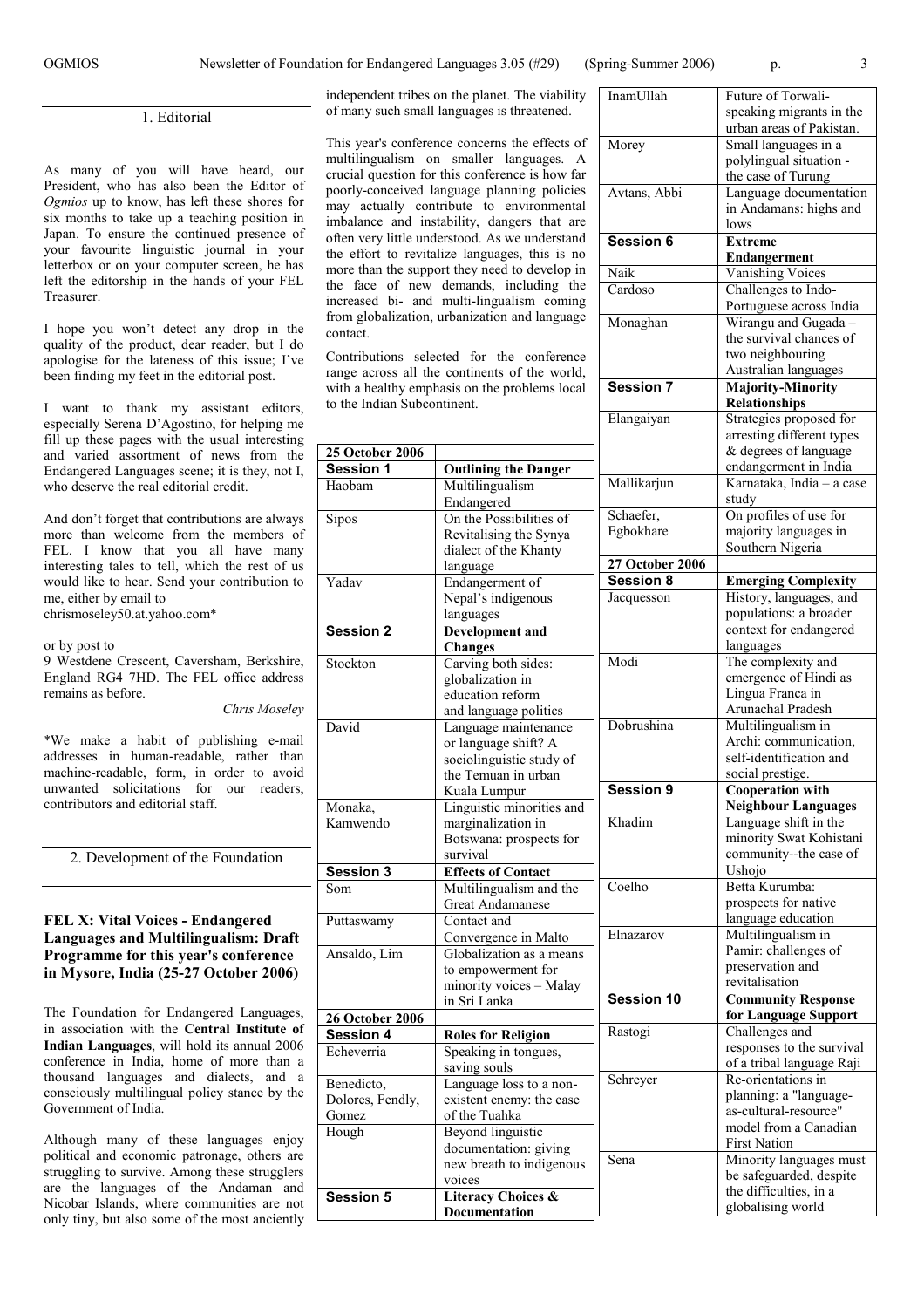Abstracts of selected papers, and much other relevant information, are available at the CIIL website

#### www.ciil.org/Main/Announcement/Abstrac ts/Index.htm

#### **The Conference Venue**

The **Central Institute of Indian Languages**, Mysore, (CIIL) was set up by the Government of India in July 1969. It is a large institute with seven regional centers spread all over India, and is engaged in research and training in Indian languages other than English and Hindi. It helps to evolve and implement India's language policy and coordinate the development of Indian languages. **Mysore** is a city in the Southern Indian state of Karnataka. The former capital of the princely state of Mysore, ruled by the Wodeyar dynasty since the 14th century, it is now the administrative seat of Mysore District, the second largest in Karnataka, 135 km from Bangalore, the state capital. The city is known for its palaces and many other attractions. One of these is the Brindavan Gardens laid out beside the Krishnarajasagar dam (19km), particularly beautiful at night. There are also the Royal Palace, the Chamundi Hills, Srirangapatnam Temple, Ranganthittu Bird Sanctuary, Oriental Research Institute, and Museums of Folklore, and of Art and Archeology. The conference dates (25-27 October) will allow participants, if they wish, to witness Diwali (the festival of lights) on 23 October before coming to Mysore. A language-related excursion is planned for 28- 29 October after the conference.

#### **Transport**

**Bus**: Mysore has inter-city and sub-urban public bus transportation.

**Rail**: Mysore is connected to Bangalore to the northeast via Mandya, and to Hassan to the northwest, to Chamarajanagar via Nanjangud to the southeast.

**Air**: The nearest accessible airport is at Bangalore.

For more details about the conference's local arrangements, please contact Dr B.<br>Mallikarium at CIII. Mallikarjun at <mallikarjun.at.ciil.stpmy.soft.net>. Address other queries to the Chairman at <nostler.at.chibcha.demon.co.uk>.

#### **No FEL Grants in 2006**

The Foundation is not issuing any new research grants in 2006, while we review our grant-giving policy for future years.

Reports have been coming in from last year's grant recipients on the work they have completed with our financial help, and we hope to feature some of these in future issues.

3. Endangered Languages

in the News

#### **Mother Tongue Day Celebrated in Peshawar in Northern Pakistan**

#### *Fakhruddin, Frontier Language Institute (FLI)*

Mother tongue day was celebrated here in Peshawar, Pakistan, hosted by Gandhara Hindko Adabi Board, Pakistan. Scholars, researchers and common people of eleven languages participated in it. Before the workshop a walk was made, led by the deputy speaker of the NWFP Assembly Mr. Ikram Ullah Shahid. The MNA, Maulana Abdul Akber Chitrali was the Chief Guest.

The Speakers of eleven languages, Khowar, Palula, Dameli, Kalasha, and Gawar-bati, languages spoken in Chitral district, Torwali, Gawri, and Gojri, languages of Swat, Ormuri of South Waziristan and Pashai of Afghanistan along with Pashto and Hindko speakers jointly celebrated the mother tongue day. They made a short walk holding banners demanding the development of the lesserknown languages spoken in the area.

Following the walk participants were invited to join a meeting hosted by the Gandhara Hindko Adabi Board, Pakistan. Many of the participants made speeches in their mother tongues with translation in Urdu. Due to rough weather and blockage of road many representatives could not come from the mountaneous regions but they sent their messages through others living nearby.



The people who delivered their speech were Prof, Khatir Ghaznavi, Dr, Zahoor Ahmad Awan, Maj. (r) Qazi Saeed , Rozi Khan Burki, Zia ud din, M. Shareef Shakib, Inam Ullah, Jahangir Khan, Qari abdul Salam, Shamshi Khan Kalami, Qazi Inayat Jalil, Asmat Ullah, Abdul Hakim Sailab, Fanoos Gujar, Muhammad Awais Qarni and Mutahir Shah.

In their speeches the participants made a variety of demands. They demanded time in the media, especially on TV, and the appointment of local teachers in the schools. "Our children are facing a great difficulty

because the teachers come from other languages and our children do not understand their language" said Mr. Asmat Ullah of Chitral, who is doing language research on Dameli, his own mother tongue.

At the end, a joint resolution was passed demanding establishment of a government centre for training people from the lesserknown languages and development of orthographies for these languages at the University of Peshawar.

"We should hold meetings three or four times in a year to discuss our mother tongues " said the Chief guest, MNA Maulana Abdul Akber Chitrali. He also promised to deliver the messages to the speakers in the National Assembly of Pakistan.

This was the first time that a great number of speakers of different languages gathered here in the provincial capital and made speeches on universal mother tongue day. The people hope the government will change its language policies to benefit all of the language communities.

Following this event, several newspapers of city published news, articles, editorials and pictures about the mother tongue day meeting which had taken place.

The daily Aaj ran the following headline: "Demand for the establishment of languages development Centre."

The article was very positive and said that representatives of 20 languages participated in a seminar in City University. It also gave the names of the languages represented in the Mother Tongue Day function. It pointed out that the participants called for the development of some educational materials in their languages. It critised the govenament for its lack of support for these local languages, and demanded time in electronic media for local languages.

The daily Mashriq Peshawar also spoke positively about the event. It quoted Ikramullah Shahid, Deputy Speaker as saying that the development of local languages is the responsibility of the government. The linguists have shown the importance and benefit of local languages. Every one should given the right of mother tongu eduction.

Daily Express Peshawar called for the establishment of a center for all languages and appointments of mother-tongue teachers in villages. It pointed out that in many parts of the world, much is being done to preserve and to promote people's languages and cultures, but nothing is happening here. This province has a number of languages but the govenament does not give any attention to them. TV and Radio has airtime available for only a few languages spoken in Pakistan.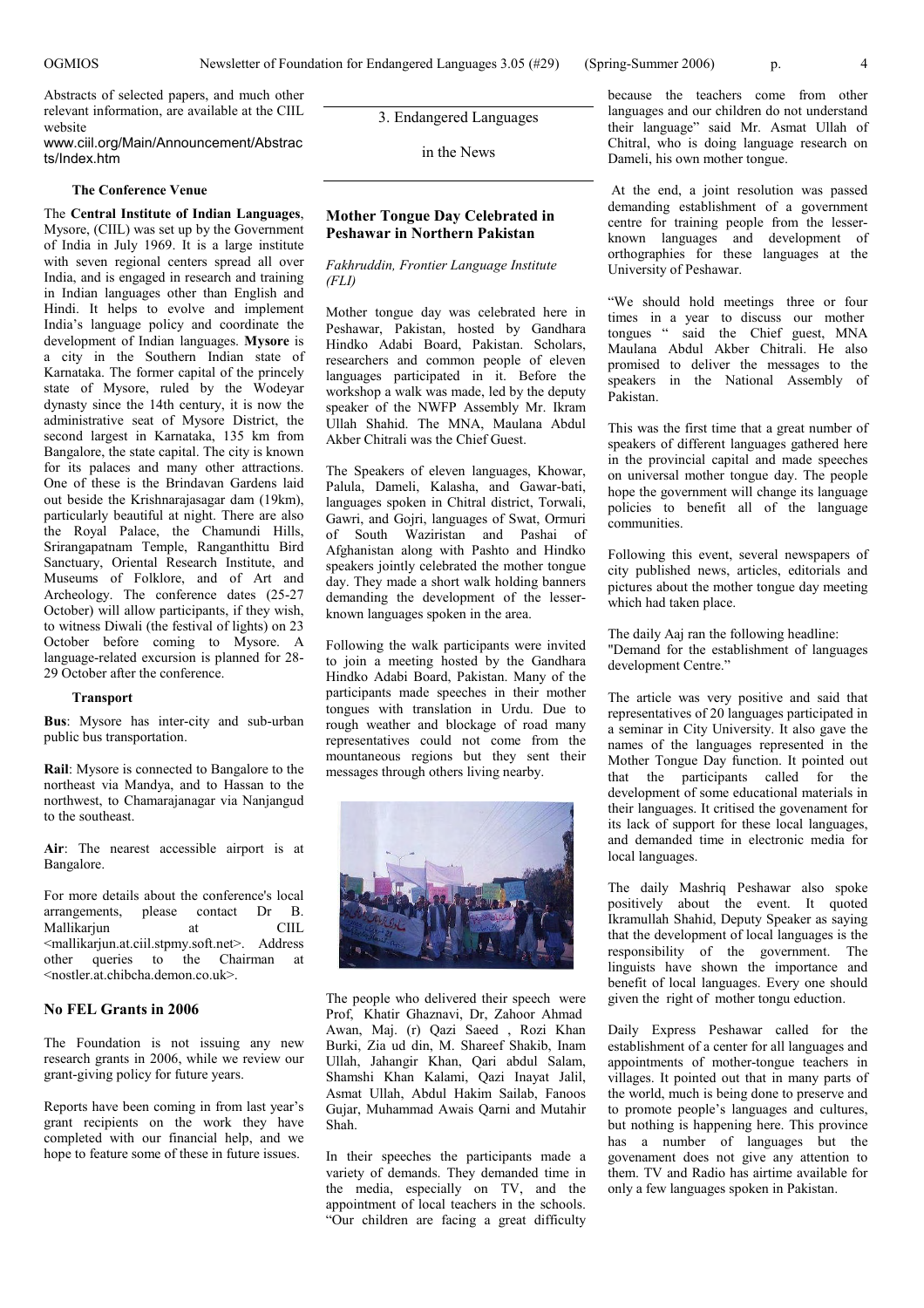FLI is based at House 6, Street 1, Salaar Lane, Old Bara Road, Afzalabad, Peshawar, Pakistan Phone: +92 91 585 3792; Fax: +92 91 57 00 250 Email: info.at.fli-online.org http://www.fli-online.org

#### **Bill would boost efforts to retain Penobscot language**

31January, 2006: The Associated Press http://www.indiancountry.com/content.cfm ?id=1096412342

AUGUSTA, Maine (AP) - The days in which Penobscot children were admonished for speaking their native language in school are long gone. But the Penobscots still need to do more to rebuild a language that was nearly lost forever, a tribal lawmaker says.

Michael Sockalexis, who represents his tribe in the Legislature, has introduced a bill that would add \$300,000 to a Penobscot Language Preservation Fund operated by the state Department of Education. The money would be matched by the National Endowment for the Humanities.

Many Penobscots know some words or phrases, but few are fluent. Precise figures are hard to come by, but Sockalexis said there are only a handful of ''traditional speakers'' among the tribe's more than 2,300 members, more than 1,000 of whom still live in Maine.

Sockalexis said he was part of the last generation to be immersed in the Penobscot language at home. But even he is no longer fluent. "I lost it," he said.

With the language ''at a tipping point,'' the goal is to continue to instill the language in the tribe's children and to turn it back into a conversational language, he said.

The tribe, which has a reservation on Indian Island, is working hard to do just that, using an after-school program that serves all students in the  $K - 8$  school, as well as an immersion summer camp at which students speak nothing but Penobscot.

The state funding and the matching funds would allow the tribe to move the language program back into the regular classroom, Sockalexis said.

Maine's four Indian tribes - the Penobscot Nation, Passamaquoddy Tribe, Houlton Band of Maliseets and Aroostook Band of Micmacs - speak languages that are closely related. Those tribes and the Abenakis comprise what is known as the Wabanaki Confederacy.

Wayne Newell, a Passamaquoddy language coordinator and an authority on all of Maine's tribal languages, said he prefers to speak Passamaquoddy. ''When we were kids, that's all you spoke. That's allyou had. That's all you saw," he said.

Now, Newell said, children of all tribes are unlikely to become fluent in their native languages, or to speak them at all, unless they learn them at school.

#### **"The Last Speakers": UK premiere**

The UK premiere of the film "The Last Speakers" took place in London at the School of Oriental and African Studies (SOAS) on 17 May 2006. The film is slated for US release in the fall of 2006, on PBS.

More information can be found at:

http://www.hrelp.org/events/thelastspeakers/ and a preview at http://www.ironboundfilms.com/lastslides.html

http://www.swarthmore.edu/SocSci/dharris2/

#### **Virginia Algonquian raised from the dead for "The New World"**

Terrence Malick, director and writer of New Line Cinema's recent Release "The New World," hired our fellow FEL member, Blair Rudes, (i/c FEL inc., and chair of our 2000 Conference, FEL IV - EL & Literacy) to lend historical realism to the movie by coaching the cast in Virginia Algonquian, the language spoken by Pocahontas and other Native Americans that were encountered in the founding of Jamestown. Malick had first tried to hire a native speaker, only to discover that the language had been extinct since around 1785. Rudes is an authority on the surviving material on Virginia Algonquian.

"Originally they wanted the language revived for one scene and done by the end of the month, in keeping with the production schedule," said Rudes. "But the records of the Virginia Algonquian language are, shall we say, limited."

Rudes, who teaches at the University of North Carolina at Charlotte, "re-built" the language from a list of about 500 words transcribed by William Strachey in 1609, and a few more words recorded by John Smith. With the vast majority of the vocabulary missing, along with its syntax, Rudes had to fill the gaps with material from other Algonquian languages and his knowledge of comparative Algonquian linguistics.

The product of Rudes' work was so convincing to the director and actors that Virginia Algonquian, originally intended to be spoken in only one scene, grew to become an integral part of the film's world and was usedin about a third of the movie, with English subtitles. The translation, which had to be done on-location, turned into a massive and intense project for Rudes. "I spent a month holed up in a hotel room, translating like crazy," he said.

The production company is turning over the scripts and language CD's to the descendants

of the Powhatan Confederacy, five staterecognized tribes in Virginia. Rudes expects to be working with the tribes on language reclamation programs and is working on a dictionary of Virginia Algonquian with Helen Rountree, an authority on the history of the Powhatan people.

For the full press release, visit the UNCC publicity site below.]

http://www.eurekalert.org/pub\_releases/2006-01/uonc-ucl011906.php

#### **Himachal Pradesh scholars trying to revive ancient Tankri script**

By Rajiv Kimta

Kullu, Feb.9 (ANI): Tankri, once a fullfledged script of the Pahari language, spoken by people residing in the mountains, is being revived by the natives of Kullu. Many of these people are taking lessons to familiarise themselves with this ancient script. Many scholars are trying to revive the script and also salvage whatever they can of the ancient manuscripts.

"This Tankri script has suffered due to the 'language policy' of the British who accorded the status of official script and language to Urdu in their official administration. This made everyone clamour for the Urdu script schools and that was justified then as learning in Urdu language and script meant an assurance of a job. Soon after the introduction of Urdu in 1846 policy of the British, the Tankri script using schools closed down and people forgot this script," says Khub Ram Khushdil, a teacher at the workshop. Recently, a 10-day workshop was organised to acquaint people with the Tankri script and expose them to the ancient manuscripts, which use the script.

The students were informed about the language and how it has been neglected. The Tankri script once held sway in the mountains. Pahari, the extensively spoken language of Himachal Pradesh, especially in Kullu, Lahaul, Spiti, and Kangra, is of Sanskrit origin. Studies have revealed that people living in mountain areas in Himachal Pradesh, who are also known as "Pahari" used Tankri or Thakari. During the Muslim rule, later on, the Persian script came into fashion. Much later these dialects adopted the Devanagari script.

Linguists also say that during feudal times, Kullu literature was written in Tankri script and reached its peak in the 17th century. Khushdil says that in the pre-British times when the valley was still under princely rule. Tankri was the script of the royal courts. Tankri inscriptions are also found on slabs, temples and sculptures. One of the students, who delved deep into the history of the script has evolved a road-map for Tankri's revival.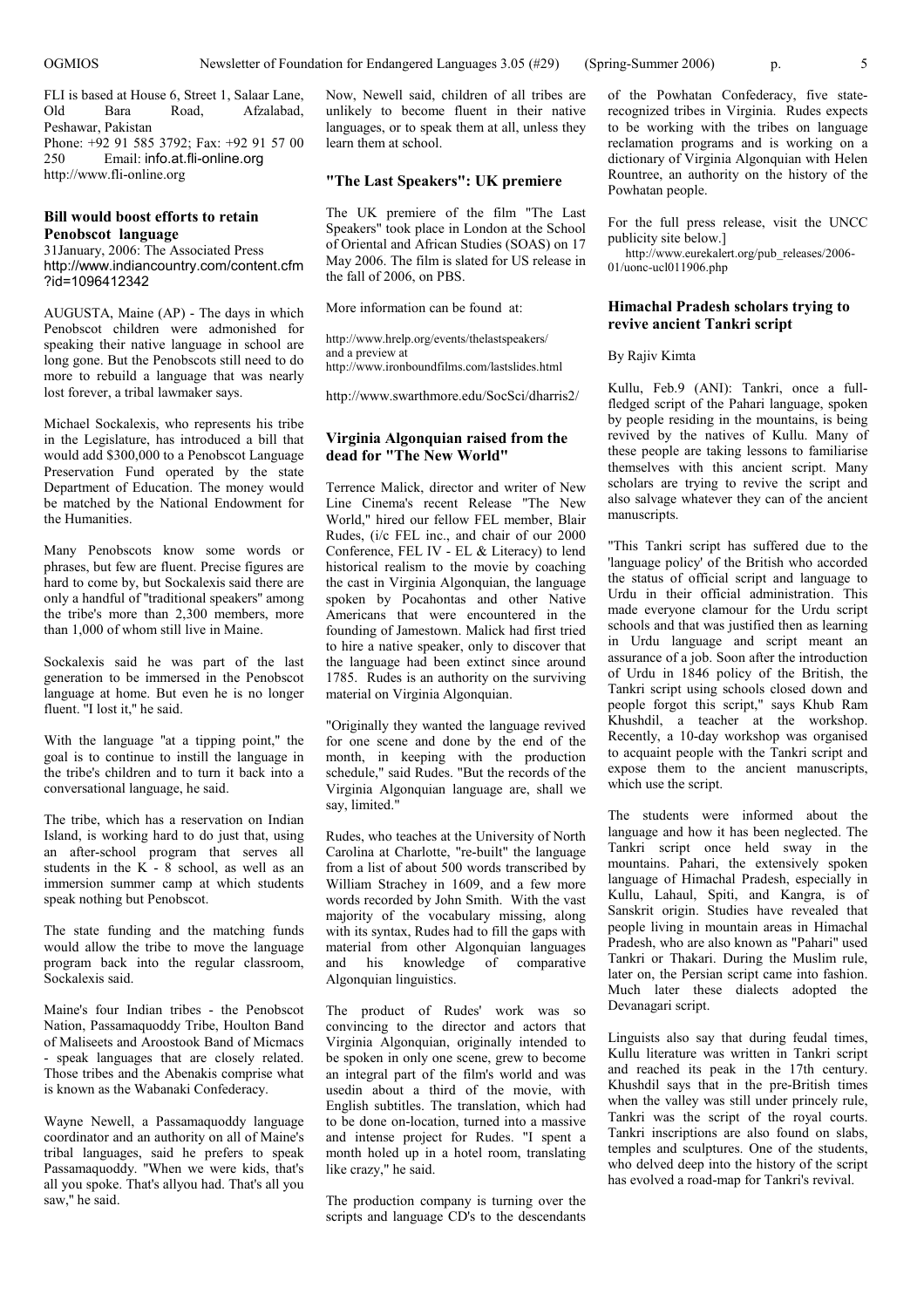"From the old course we have books and records which are related to the Ayurveda, herbs and medicines apart from many other things. Lots of these books are scripted in Tankri and so that makes the preservation and revival of this script so essential. We are planning to approach the Government of India's Mission Pandulipi (manuscript) project with our resources and for further promotion we shall adopt the Guru-Shishya (the ancient Teacher-Disciple equation) Parampara (tradition)," says Shashi Sharma, one of the students. For the students the 10 day long classes was a highly gratifying experience.

"I am so impressed that I have promised myself that I would peel every crust of disuse that has accumulated on this heritage script of ours and will try to help it to regain and keep it to its glory," said Deepak Sharma. There are 400 registered languages in India but Hindi in the Devanagari script is the official language. The Indian Constitution recognizes 17 regional languages, of which the most widely spoken are Bengali, Gujarati, Marathi, Tamil, Telugu , Malayalam, Kannada and Urdu. (ANI)

#### **Lakota on Path to Recapture Language**

PINE RIDGE, S.D., March 15 (AScribe Newswire) -- The Lakota Sioux language, made famous through its portrayal in the 1990 film "Dances with Wolves," is now one of only a small handful of Native American languages with enough remaining speakers to survive into the next generation, announced a major language organization. Lakota is currently one of the last major Native American language hold-outs in what is a worldwide crisis of linguistic extinctions.

To keep the Lakota language from disappearing completely, an ambitious revitalization campaign has been organized by a group of tribal leaders and linguists. The campaign is spearheaded by the nonprofit Lakota Language Consortium, which develops the Lakota-language teaching materials used in 23 area schools and which trains language teachers. The organization's goal is to encourage the use of the language by a new generation of speakers. Children using the group's language materials become proficient in Lakota by the fifth year of use.

The group plans to have a fully sequenced curriculum that students can follow from first grade through college.

The consortium's latest Level 2 textbook is currently being distributed to schools across Indian country. For Leonard Little Finger, the great-great-grandson of Chief Big Foot and one of the group's co-founders, the textbooks symbolize an important milestone for the Lakota. Little Finger notes that, "the effects of government policies were profoundly destructive to our language and our ability to

pass it on to our children. These materials are so important because they are the first ever designed to raise children to speak Lakota. Not since before our great-grandparents were confined to the reservations, have we been allowed to raise our children speaking the language. As Lakotas, we will not let our language die, and these books give me hope that my grandchildren, at least, will have the privilege to speak their language."

Tribal elders and traditional leaders have made it a priority to keep the language alive for future generations. 81-year-old Clarence Wolf Guts, the last surviving Lakota code talker from WWII, points out that, "our people need to know that Lakota had an important position and to learn to be proud to speak Lakota. It is good that the kids are now learning Lakota in the schools." Oglala Sioux Tribe Vice-President, Alex White Plume, shares this opinion and explains that through the group's efforts, <sup>3</sup>we are finally making some progress in teaching the language to the children<sup>2</sup>

The group recently received the nation's leading language revitalization award, the Ken Hale Prize, from the Society for the Study of the Indigenous Languages of the Americas. The consortium was distinguished for its outstanding community language work and deep commitment to the promotion and revitalization of Lakota. Still, the group's Linguistic Director, Jan Ullrich, points out that "revitalizing a language is no easy task and much more needs to be done to educate the public about the state of endangered languages and the needs of indigenous peoples." Ullrich concedes that Native American language loss is an enormous though silent crisis. "The fact is, few people know about the seriousness of the language crisis - that there are perhaps only a dozen languages that have a chance of surviving in the United States out of the original five hundred. When a language disappears, we lose an important record of our human experience - our linguistic heritage. Languages encompass a people's unique and irreplaceable songs, prayers, stories, and ways of seeing the world. Ninety percent of these repositories of knowledge will pass into oblivion unless we do something about it."

The organization's goal is to expand its revitalization efforts beyond the classroom and to more actively bring the language back into use within the community. They aim to provide incentives for young people to speak the language, to develop Lakota-language television programming, and to expand the literature available in the language.

They model their actions on the best practices of other successful language revival efforts from around the world. However, the group's Executive Director, Wilhelm Meya says that funding continues to be the primary obstacle to the return of the language, "government aid is almost nonexistent and there are very few

grants available for endangered languages. Individual donations seem to be the only hope endangered languages like Lakota have."

Luckily, there are other people besides the Lakota themselves who want to see the language preserved. Meya explains that support for the group's effort has come from a number of less common sources such as German nonprofit organizations like the Tatanka Oyate Verein. "We have had to be creative to garner support for our efforts. It's very important that we succeed," Meya says. He also cites several other unique donors to the Lakota language, including the Washington Redskins Charitable Foundation and Sioux Tools. Meya notes that the sports franchise, in particular, "is committed to helping the Lakota language and is a very proud supporter of our cause." Meya explains that individual donors have also played a significant role in helping language rescue efforts. One such donor, Jim Brown of Bemidji, Minnesota, is ardent about the need to support Lakota. He emphasizes, "it is my duty to do whatever I can to help Native American cultures survive. I'm very pleased to be part of this effort to keep the Lakota language alive and available to all of us."

The remaining Lakota speakers are acutely aware of the high cost of the potential loss of their language. Elmer Bear Eagle, a resident of Wounded Knee, remembers with fondness when most people still spoke Lakota and laments the current state of the language. As an extra in "Dances with Wolves," he was very glad to be able to speak Lakota in the film but observes that, "if we can't save our language soon, all of our children will need to read the subtitles in the movie, just like everybody else, to understand what it being said in Lakota. Then, we will have truly lost our uniqueness as Lakota people."

More details on the Lakota Language Consortium are available at: http://www.lakhota.org

| CONTACT: Wilhelm K. Meya, Lakota                          |     |  |  |               |
|-----------------------------------------------------------|-----|--|--|---------------|
| Language Consortium,                                      |     |  |  |               |
| 812-340-3517.                                             | fax |  |  | 812-857-4482. |
| meya.at.lakhota.org                                       |     |  |  |               |
| <mailto:meya.at.lakhota.org></mailto:meya.at.lakhota.org> |     |  |  |               |
|                                                           |     |  |  |               |

#### **Haunting songs of life and death reveal a fading world**

by Nicolas Rothwell

www.theaustralian.news.com.au/common/story\_p age/0,5744,18146439%255E5001986,00.html

o **Songs, Dreamings and Ghosts: The Wangga of North Australia.** Allan Marett, Wesleyan University Press, 292pp, \$27.50

A GENERATION ago, when musicologist Allan Marett was beginning his fieldwork on the Aboriginal song-cycles of northern Australia, he was asked an intriguing question by a young indigenous man.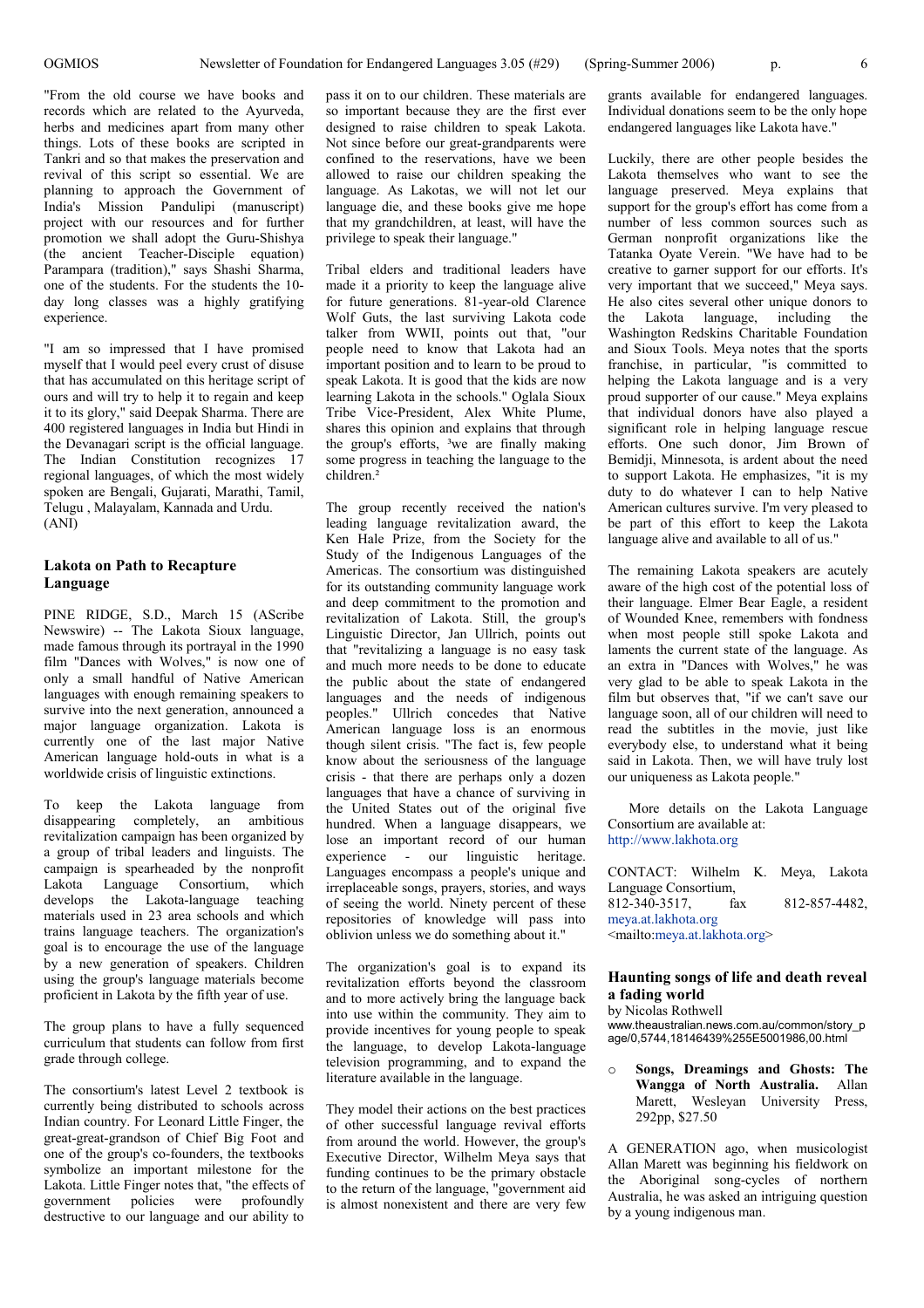Why was traditional Aboriginal music - music of endless subtlety and beauty - not as highly valued as the Aboriginal paintings that Australians have come to view as potent emblems of national identity?

This book is Marett's attempt to provide an answer and to redress that imbalance. The most profound and detailed study of an indigenous musical genre yet attempted, it has been two decades in the making, and even before publication acquired a kind of legendary status among the small circle of experts addicted to the sounds of indigenous song. It is a specialist volume, yet it is written with a clear, cool passion.

It sets out the overwhelming evidence for the finesse and compositional craft of the Top End's song cycles and brings the mastersingers of the region and their beliefs and experiences to vivid life. It deserves the widest possible attention, not just because Marett is the doyen of Australian ethnomusicologists, and this is his masterwork, but because the art form he seeks to anatomise is dying.

Aboriginal song is, of course, elusive: in its traditional form, it is sung in language, it is brief, coded, meshed with dance. It tends to be ceremonial in nature, and this has kept outsiders from disseminating its splendours to the wider world. For what do everyday Australians know, in truth, about indigenous music, other than the noise of the didge and the guitar chords of Treaty?

Marett turns his attention on the Aboriginal songmen of the Daly region, who live today gathered in the remote community of Wadeye, close to the Bonaparte Gulf, and at Belyuen, on the Cox peninsula opposite Darwin. Their key song cycles, the Wangga, take the form of sharp, jewel-like chants, accompanied by clap-stick and didgeridoo. Poetic in the extreme, filled with rhythms that summon up, like Western leitmotifs, whole worlds of association, these are musical slivers that make up a dictionary of the singer's world. Their core is religious: the Wangga are sung at times when the living and the dead draw together. They are often learned in dreams; and they plunge deep into the entwined fabric of the traditional domain. Marett picks apart several songs and unfurls the aspects of life<br>they express: "The essential they express: "The essential interconnectedness of the living and the dead through ceremony; the mutual responsibilities of the living to look after each other in everyday affairs; the exigencies of everyday life; and the intimate relationship that the living and the dead maintain with a sentient landscape".

The world revealed is one of infinitely varied songs and rhythms, swift, succinct, full of conviction.

Marett gives his readers a glimpse of the urgency with which these themes are

perfected and performed: there are vignettes where he is scolded for using the wrong words in a practice singing session; at one point he turns in amazement from his chapterlength analysis of a single, minute-long snatch of music, staggered by the amount of submerged information it contains.

In his field years Marett became very close to several great song-masters from Belyuen, and he was planning to devote himself to the study of one of these figures, Bobby Lambudju Lane, a man at once gentle and voluble, Western-trained, literate, a fluent speaker of English and of his own traditional languages. Lane "had the rare capacity to speak the texts of songs and give their translations the moment he had finished singing".

He was, in short, the Homer of Wangga song, the man at the end of the tradition who could fix and read the music's mobile shards. But Lane died at 52, and, as Marett says bluntly, even though other singers have taken up his duties, "the tradition will probably never recover from this blow".

Much of Marett's book is devoted to examinations of Lane's work, above all a haunting, evanescent song from Badjalarr, a low-lying sandy islet that has become, in the imagination of the Belyuen people, a far-off, generalised land of the dead, although on our maps it is merely North Peron Island, a favourite weekend sports-fishing haunt for Darwin's boat-going class.

Lane's death has been duplicated many times across the north: the old songmen are dying in the Kimberley and in Arnhem Land, a curtain of silence and mass-consumption music is coming down. Hence the vital importance of this book as a guide to the power and fluidity of a traditional form.

Marett covers much ground: he shows how singers shift their songs to explain their relationship to country; how melodies relate to certain ancestor figures; how songs and dances set out social themes.

An astonishing idea lurks glinting in the closing pages of his work as he considers the depth and scale of the musical system being uncovered. Like many music scholars, he is intrigued by the ultimate questions: where did the music come from and what connections may exist between Aboriginal and Southeast Asian traditions?

The role of the Macassan traders who visited north Australia in contact times may well have been critical in spreading musical models. But, more broadly, Marett speculates that deeper study could well reveal "something startling" about north Australian music, namely that it forms a continuum, in its rhythmic organisation, with the music of the Middle East, Southeast Asia, India and Indonesia.

Such elusive, attractive ideas: but how can they be tested when the material is dying out? Marett is centrally involved in a new recording project, which is strongly supported by the surviving traditional songmen of the north. "My own experience," he says briskly, "is that most Aboriginal communities, at least in the north of Australia, want their music to be more widely disseminated and better understood."

At the recent Garma culture conference in northeast Arnhem Land, a clarion call was sent out in headline words: "Indigenous songs should be a deeply valued part of the Australian cultural heritage. They represent the great classical music of this land. These ancient traditions were once everywhere in Australia, and now survive as living traditions only in several regions. Many of these are now in danger of being lost forever. Indigenous performances are one of the most rich and beautiful forms of artistic expression, and yet they remain unheard and invisible."

It is this trend of eclipse and cultural extinction, tragically immediate and fastadvancing, that Marett's meticulous, pioneering work - at once tribute and testament - has been written to resist.

#### **'Tis True: Irish Gaelic Still Charms** by Patricia Bellew Gray

The New York Times, March 12, 2006

EVERY Thursday afternoon in a chalk-dusty classroom at Yale University, seven students gather to learn Irish Gaelic, a language thought dead more than a century ago. Today's lesson is a flowery bouquet of endearments.

"Mo mhuir in" and "A chuisle mo chroi" translate to "love of my heart" and "O pulse of my heart" in English, and the class stumbles a bit over the unfamiliar phrases, but presses on.

"These are my commandos," Pat Whelan, their teacher, said with obvious pride. "The Irish language will never die so long as there is one person left in the world who yearns to hear the voices of our ancestors come alive."

The Irish language is enjoying a renaissance in the United States, part of an upsurge of interest in the music, history, dance and<br>culture of Ireland Connecticut is Ireland. Connecticut is contributing to that revival, in part because of the thousands of residents whose parents, grandparents and great-grandparents emigrated from Ireland.

Longing for a link to their past, and undaunted by the challenges of a language more closely related to Breton - spoken in western France - than English, scores of people are attending weekly language classes in Fairfield, Milford, New Haven, Danbury and Glastonbury.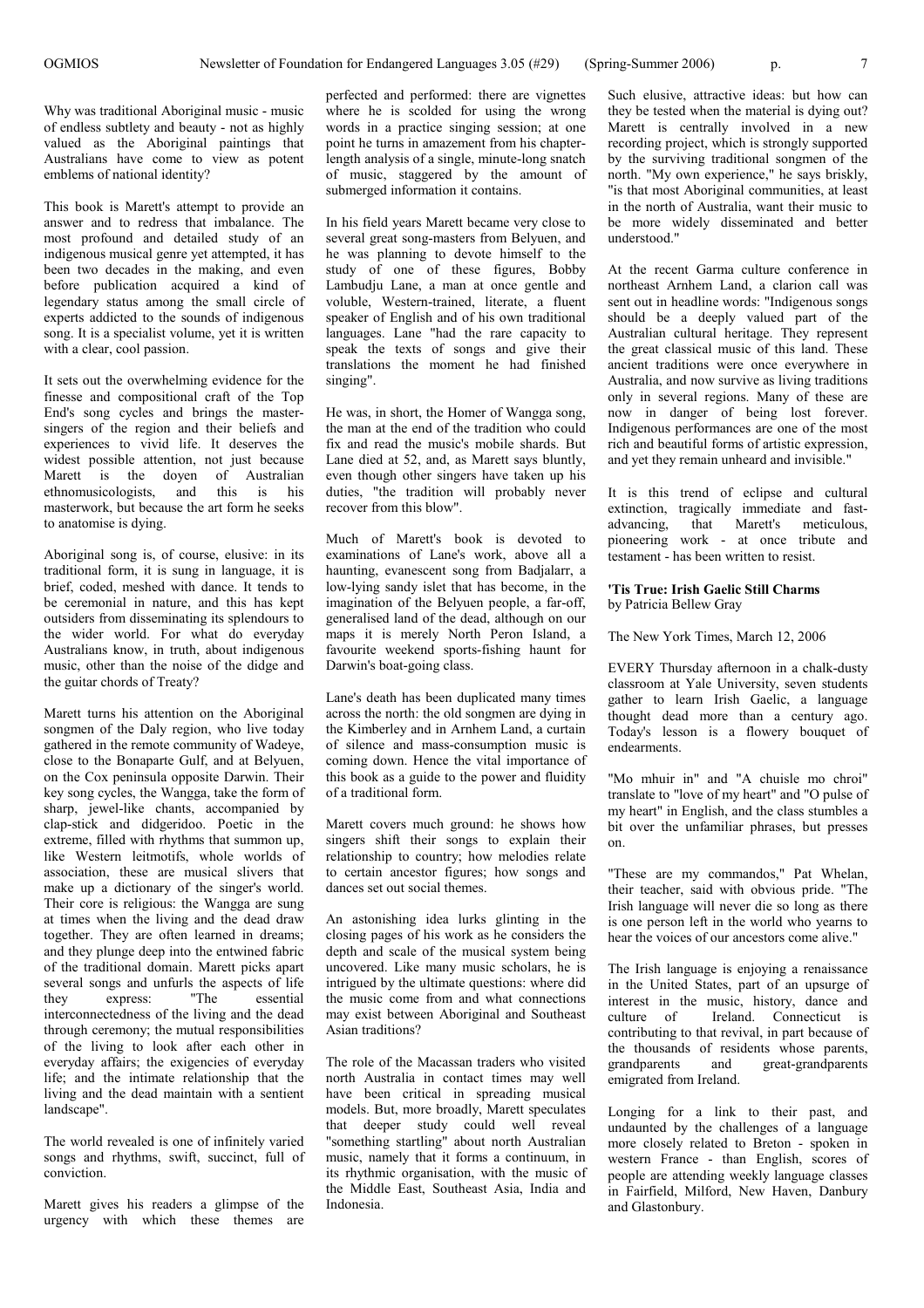Indeed, so strong is demand that "our biggest challenge is in finding a qualified teacher," said Kathleen Thopsey, who organizes the language class at the Gaelic-American Club in Fairfield. Her club has been seeking a teacher for more than a year. Meanwhile, a half-dozen or so students there struggle to teach themselves pronunciation and shades of meaning from books and tapes.

So, like the itinerant teachers who roamed Ireland in the 1700's, Pat Whelan travels from city to city in Connecticut, teaching teenagers and adults Irish, along with a smattering of history, culture, politics, folklore, poetry and, if the mood strikes him, music.

Mr. Whelan has had little formal schooling. Born in Dublin, he dropped out of school at 14 and eventually emigrated to the United States. Now 69, he is semi-retired and living in Glastonbury.

He also isn't a native speaker of Irish. He learned the language as a boy at school. (Irish language studies are mandatory for school children in Ireland up to age 18, though the language is in common daily use only in a few isolated spots in the West, namely in Galway, Kerry and Donegal.)

Several years ago, Mr. Whelan took up the language again on a whim and found a calling.

"The language is very seductive," he said. "It is soft and musical, the language of romantics, and, if you are very lucky, it burrows right into your soul."

Gaelic Irish is among the most ancient of languages in Europe. Many scholars regard Irish-language literature as among the oldest continuous literary traditions in Western Europe; they trace its beginnings to the fifth century.

Thousands of manuscripts in Irish from the Middle Ages were preserved in monasteries and provide an extraordinary window on medieval times.

After Ireland was conquered by the British in the 1600's, the language began to fall from grace. English was the language of the bureaucracy.

Famine killed 1 million, mostly Irish speakers, in the 1840's. Millions more left for the United States, where the language was seen as a badge of shame, a vocal marker of the ragged, uneducated poor. Today, according to Irish government estimates, the number of native speakers in Ireland range from  $100,000$  to  $250,000$ , most of them in the Gaeltacht, a term for Irish-speaking communities in western Ireland.

Among the students in Mr. Whelan's class, which is part of a community program held at Yale, is Victoria A. Farrell, 17, a high school junior from Beacon Falls. She began studying

Ireland's legends and myths a few years ago for various school projects and, as a result, developed a keen interest in the language. This is her first year of lessons. "Irish is harder to learn than French or Spanish, but I love it for what it tells me about my culture," she said.

On this bitter winter afternoon at Yale, Mr. Whelan's students will learn a great deal about the culture. For instance, Mr. Whelan said, the Irish language has no simple word for "yes" or "no," though it does have negative sentence constructions.

"I have a theory about that," Mr. Whelan said. "Think of it: Nothing shuts down a conversation faster than a flat 'no' or a 'yes,' and there's nothing quite so beautiful as the music of good conversation to the Irish."

So, a student challenged Mr. Whelan, how would a girl tell an unwelcome suitor that she will not marry him? She would say, in Gaelic, of course: "'Tis a fine husband you would make, I am sure, but I will not marry you,'" he said.

Nor do older Irish usually use a greeting as abrupt as "Hello." Mr. Whelan has a theory about that, too. Not only does the English word sound too short to be amiable, it makes no mention of God.

Gaelic Irish is a very spiritual language, he said. In greeting someone, the Irish speaker might say "Dia dhuit" or "Bail o Dhia ar an obair," which translate to "God be with you" and "God's blessing on the work." Irish is "a language with a very optimistic view of the world," Mr. Whelan said to his students. Therefore, he said, "in Irish, 'I am sad' would be 'Ta bron orm' or, more literally, 'I have sadness upon me.' That's because we believe that our sadness can and will be lifted from us. It is not necessarily a part of us."

Mr. Whelan's students are part of a trend that is also gaining momentum across the country. The poet Nuala Ni Dhomhnaill of Dun Laoghaire, County Dublin calls the language "the corpse that sits up and talks back."

These days, that corpse is engaged in coastto-coast chatter. Daltaí na Gaeilge, a nonprofit advocacy group for the language in Elberon, N.J., estimated that about 30,000 speak the language in the United States, up from a few thousand when the organization was founded in 1981.

Irish is also turning up at some colleges. At the University of Notre Dame in South Bend, Ind., 297 students are enrolled this winter in classes to learn Irish, up more than sixfold since 1998. Dozens more were turned away because the classes had become too large.

Sacred Heart University in Fairfield is developing an Irish studies minor that will include language classes. Two years ago, the university opened a satellite campus in

Dingle, Ireland, where it sends students for immersion in the language and culture.

The federal government's Fulbright Program also recently announced it would invite three Irish-language instructors to teach at universities starting in the fall.

The once-abandoned language is now seen as very trendy, said Brian O'Conchubhair, assistant professor of Irish language and literature at Notre Dame. "Ethnicity is in vogue."

For some students, though, learning the language is less a novelty and more a journey. Steve Hultgren, 53, a computer engineer from Middletown, has been taking classes for a year at the Irish American Community Center in New Haven. His last name is Swedish, but deep in his past he is quite sure there are some Celts.

"I feel at strangely at home in this language," he said. "It is difficult to learn, but I feel I am reconnecting with my heritage in a very meaningful way."

#### **Indigenous Languages in Final Throes** by Diego Cevallos

Published on Friday, April 14, 2006 by Inter Press Service <http://www.ipsnews.net/>/

MEXICO CITY - Hundreds of languages disappeared from Latin America and the Caribbean over the past  $500$  years, and many of the more than 600 that have survived could face the same fate in the not-so-distant future. United Nations agencies and many experts maintain that it is an avoidable tragedy, but there are those who see it as the inherent fate of all but a few languages.

Faced with Western culture and the dominant presence of Spanish, Portuguese and English in the Americas, indigenous languages like Kiliwua in Mexico, Ona and Puelche in Argentina, Amanayé in Brazil, Záparo in Ecuador and Mashco-Piro in Peru, are just barely surviving, the result of their continued use by small groups of people -- most of whom are elderly.

But there are others like Quichua, Aymara, Guaraní, Maya and Náhuatl whose future looks a bit rosier, because overall these languages are spoken by more than 10 million people and governments support their survival through various educational, cultural and social programmes.

Around the globe there are some 7,000 languages in use, but each year 20 disappear. Furthermore, half of the existing languages are threatened, according to the United Nations Educational, Scientific and Cultural Organisation (UNESCO). This agency, which promotes the preservation and diversity of the world's languages, maintains that the disappearance of even one language is a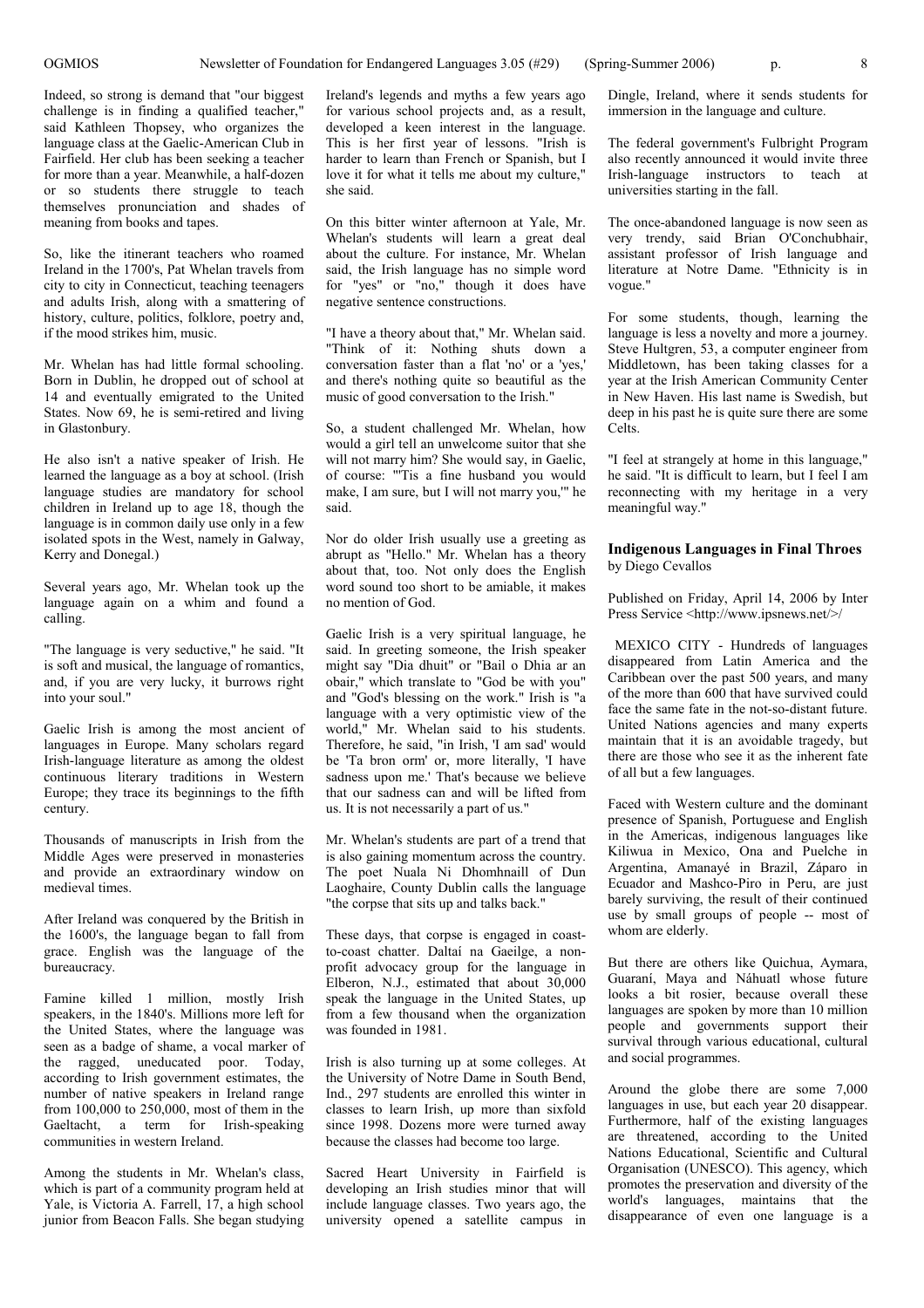tragedy, because with it go a unique culture and cosmo-vision.

But not everyone sees it that way. "The extinction of languages is a phenomenon inherent in their very existence, and it has been happening since humans emitted their first sound with a linguistic meaning," José Luis Moure, a University of Buenos Aires philologist and member of the Argentine Academy of Letters, told Tierramérica.

In contrast, Gustavo Solís, a Peruvian linguist with expertise in vernacular and author of language studies of the Amazon region, says "there is nothing in the languages that says one should disappear and another should continue."

"Every disappearance of language and culture is a great tragedy to humanity. When it occurs, a unique and irreplaceable human experience is extinguished," Solís said in a conversation with Tierramérica.

There are cases, says this expert, that show it is possible to plan the revitalisation of languages so they won't die, but such efforts in Latin America and the Caribbean fall short. When the Europeans arrived in the Americas in the 15th century, there were 600 to 800 languages in South America alone, but with the colonisation process "the vast majority disappeared. Today there are languages on their way to extinction because of the unequal contact between Western society and some indigenous societies," Solís said.

Fernando Nava, director of Mexico's National Institute of Indigenous Languages (INALI), said languages disappear through natural evolution, which is understandable, or through cultural pressure and discrimination against its speakers, which is preventable. It is the second cause that many governments, international agencies and academics are fighting, because it is considered an phenomenon, Nava told Tierramérica.

In this area, Latin America and the Caribbean are just in the stage of raising awareness, he added.

According to UNESCO, half of the languages existing in the world today could be lost within "a few generations", due to their marginalisation from the Internet, cultural and economic pressures, and the development of new technologies that favour homogeneity. In May, the UN agency will publish an extensive study about the languages of the Amazon region, many of them spoken by very few individuals. The study is a bid to draw international attention to their plight.

Surviving in the Amazon jungles are isolated indigenous groups, who refuse to have contact with the Western world and its "progress". They total around 5,000 people belonging to various groups of the Amazon Basin, among them the Tagaeri in Ecuador,

Ayoreo in Paraguay, Korubo in Brazil and the Mashco-Piro and Ashaninka in Peru.

According to Rodolfo Stavenhagen, UN special rapporteur on the situation of human rights and basic freedoms of indigenous peoples, these groups are facing "a true cultural genocide". "I fear that under current circumstances it will be difficult for them to survive many more years, because so-called development denies the right of these peoples to continue being peoples," he said.

Although the list of languages and dialects in use worldwide is very long, the vast majority of the population speaks only a handful of languages, like English, Chinese, and Spanish. To ensure that linguistic diversity is maintained, the international community agreed in recent years on a series of legal instruments, and experts hold regular meetings to discuss the issues.

One such meet took place Mar. 31 to Apr. 2 in the western U.S. state of Utah, where officials and academics from across the Americas studied ways to prevent the disappearance of dozens of languages in this hemisphere. Since 1999, through a UNESCO initiative, Feb. 21 is celebrated as International Mother Language Day. There are also agreements in the UN system, like the Universal Declaration on Cultural Diversity and its Action Plan, from 2001, and the Convention on Safeguarding Intangible Cultural Heritage, signed in 2003.

Also dating from 2003 is the Recommendation on the Promotion and Use of Multingualism and Universal Access to Cyberspace, and from 2005 the Convention on the Protection and Promotion of Diversity of Cultural Expressions. The Argentine expert Moure says it is important to work towards preserving languages, even when the number of speakers is small, because "they are markers of identity that merit maximum respect and scientific attention."

But "I am not so sure that the death of a language necessarily means the disappearance of the associated cosmo-vision, because its speakers never stop talking (unless they themselves disappear through disease or genocide), but rather, after a period of bilingualism, they adopt another language that is more useful to them because of its greater insertion in the world," he said "This a fact of reality, and I believe it should be recognised without turning to excessive conspiracy theories," said Moure. Copyright © 2006 IPS-Inter Press Service

4. Appeals, News and Views

from Endangered Communities

## **Strategy to Revitalize First Nation, Inuit and Métis Languages**

#### Dear friends of Language Revitalization

I and my fellow Task Force members have just completed a comprehensive report to the Canadian government as requested laying our a comprehensive basis for a long term strategy for enhancing our 60-70 endangered languages in canada You can view, download or order copies for free by going to http://aboriginallanguagestaskforce.ca/

#### and scrolling down to *Foundational Report*.

Please pass on the info. We need to insure Canada implements the recommendations . You help is needed.

Thank you

#### chair, Task Force on Language And Culture Ronald Ignace



#### **What is happening in Hospitalito Santiago Atitlán?**

Friends and colleagues: We believe those who study people of the past also have obligations to people in the present. The ancient Maya have fascinated archaeologists and the public for generations, but living Maya descendants, often ignored in the shadow of their storied ancestors, now face a disaster of immense proportions. You can see what is happening in Hospitalito Santiago Atitlán, the latest video feature on our nonprofit streamingmedia Web site, *The Archaeology Channel* (http://www.archaeologychannel.org).

As keepers of what they believe is the very navel of the world, people in the highland Guatemalan town of Santiago Atitlán hold the cosmos itself in balance by performing rituals (see TAC video *Balancing the Cosmos* [http://www.archaeologychannel.org/content/ Vidmap/Guatemala.html] echoing the ancient traditions of their prehispanic Mayan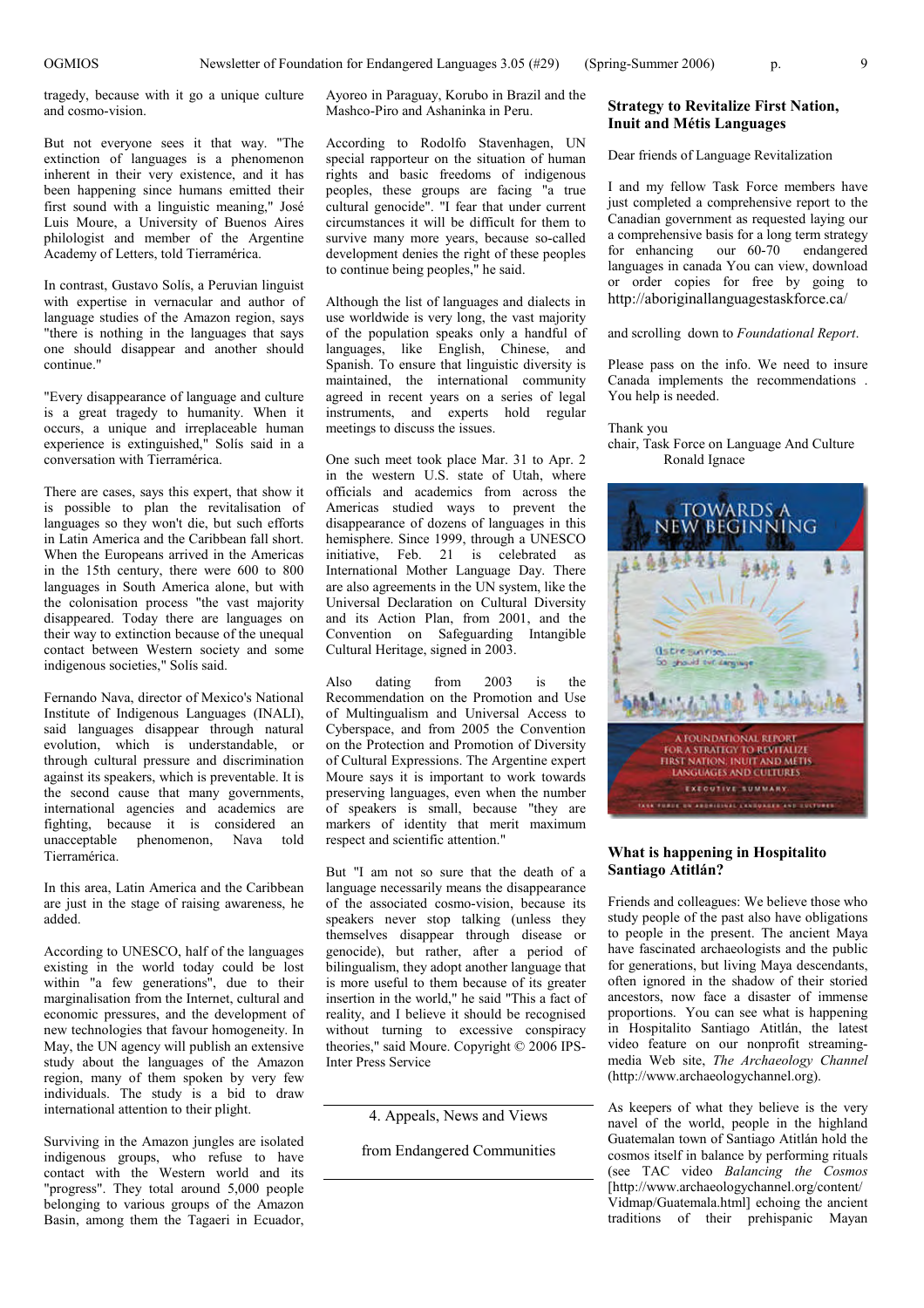ancestors. Closed by civil war, the town's hospital, or "Hospitalito," reopened after 15 years with great hopes in April 2005. On October 5, 2005, tropical storm Stan sent a six foot wall of mud that struck the Hospitalito and buried alive 1400 town residents. This video documents the disaster, the recovery effort and the ongoing plea for help.

This and other programs are available on TAC for your use and enjoyment. We urge you to support this public service by participating in our Membership and Underwriting programs.

http://www.archaeologychannel.org/member.html http://www.archaeologychannel.org/sponsor.shtml Only with your help can we continue and enhance this nonprofit public-education and visitor-supported service. We also welcome new content partners as we reach out to the world community.

Richard M. Pettigrew, Ph.D., RPA, President and Executive Director, Archaeological Legacy Institute

#### **Drop the language bill!**

http://www.muskogeephoenix.com/apps/pbcs.dll/articl e?AID=/20060531/OPINION/60530004/1014

We should have pride in our country and in the things that make us Americans, including our common language. But America has never been a country in which only English has been spoken, so it's with regret that the Senate passed a bill earlier this month proclaiming English the national language.

The Senate measure, which was approved 63 to 34, wants to "preserve and enhance" the role of English by restricting federal communications or services to English without altering current laws that require some documents and services in other languages.

We don't need a language law, though, for a few good reasons.

For one, English is the predominant language in the United States, and nothing in more than 200 years of nationhood has threatened its unofficial status. Up until the 1980s, few even thought about the need for a national language declaration.

The proposal, if it becomes law, also is an affront to this country's diversity.

Many Native Americans still speak their native languages. They are proud of their languages, as they should be, and it doesn't make someone less of an American if they do not speak English.

But the simple fact of the matter is that most people naturally will assimilate and lose their native language, and if not them, their children. Again, that's something that has been happening throughout our history and is happening right now at a rate greater than ever.

But English-only supporters raise unfounded fears that somehow things are different today and English will be squeezed out of existence. It won't, even given the diverse world we live in. Just because the merchandise signs at Lowe's are in English and Spanish and product assembly instructions are printed in four or five languages, it does not mean suddenly the Senate will become bilingual.

And lastly, opponents to the national language bill are correct - if made law, the Senate's bill could eventually negate executive orders, regulations, civil service guidances and other multilingual ordinances not officially sanctioned by acts of Congress.

We are and have been a big country, big enough to accommodate many people with many ideas and languages. Their presence doesn't affect the status of English - it never has - but the Senate's national language bill does make us look small-minded. *Originally published May 31, 2006*

5. Allied Societies and Activities

#### **Northern California Indian Development Council**

André Cramblit:

<andre.p.cramblit.86.at.alum.dartmouth.org> is Operations Director for the California Indian Development Council NCIDC (http://www.ncidc.org), a non-profit that meets the development needs of American Indians.

To subscribe to a newsletter of interest to American Indians s send an email to: IndigenousNewsNetwork-subscribe at topica.com

or go to: http://www.topica.com/lists/IndigenousNews Network/subscribe/?location=listinfo

6. Reports from the Field

[None in this issue.]

7. Overheard on the Web

#### **Ray Kiogima, co-author of "Odawa Language and Legends," from the Odawa Bands Governmental Center in Harbor Springs**

by Craig McCool

<mccoolrecordeagle.at.sbcglobal.net>

HARBOR SPRINGS - Ray Kiogima rarely gets a chance anymore to talk with others in his native language.

The number of people who speak Odawa has dwindled over the years. Now, Kiogima said, you could count on a single hand the number of locals who are fluent in the old language.

"In the tribe, we've probably got four people besides me," Kiogima said. "I used to enjoy talking Odawa to people who were fluent in it, but they die off."

Kiogima, 73, an elder with the Little Traverse Bay Bands of Odawa Indians, has done something about it, recently publishing a book containing Odawa/English translations of more than 1,000 common words and hundreds of phrases. The book, "Odawa Language and Legends," is the culmination of decades of work.

It is the only known instance in which the regional Native American language has been translated to English. Kiogima broke down the Odawa words - historically spoken but rarely written - to their syllable sounds, then transcribed them, phonetically, into English equivalents.

Ah-nee, for example, means "Hello." There is no Odawa word for Goodbye, Kiogima, said. The closest thing is Bah mah pee: "Later."

The language of the Odawa people is apparent everywhere in northern Michigan. The word Cheboygan, for example, comes from the Odawa phrase Zhah boo guhn, or "The way through."

But while traces of the language are everpresent, the heart of the language is dying, said Carla McFall, who runs the Little Traverse Bay Band's language preservation and revitalization program.

"Ray's generation is the last generation that is fairly fluent," McFall said. "This is the very last chance" to preserve the language.

Kiogima - Ki means 'land'; Ogima means 'boss' or 'ruler' - lived as a teenager in Harbor Springs with his grandmother, who spoke little English and insisted her grandson become fluent in Odawa.

"She told me right out that if I was going to live with her and talk to her, I was going to talk Odawa," Kiogima said.

His five brothers also learned Odawa, but only Kiogima retained the knowledge into adulthood. He taught his own children a few words, but realized that, by-and-large, the younger generation would never learn the language.

"I thought, if we can write it, we can preserve it, and that's what I want," he said. "It's always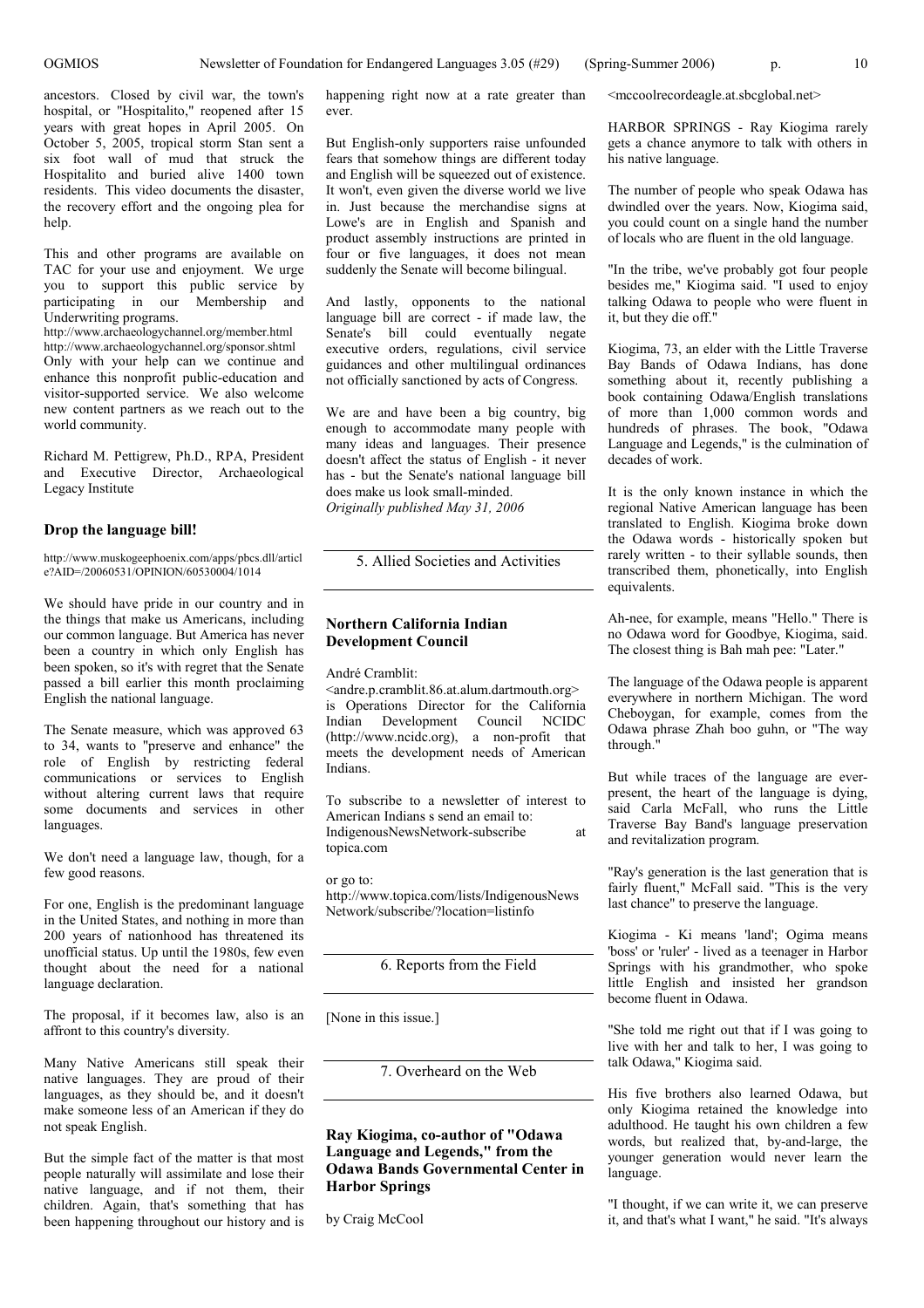been a dream of mine, to have it written down. We want to get it to the younger crowd."

Preserving and resurrecting the language is important, said McFall.

"A people is defined by its language," she said. "Without it, we lose a lot. Not just the language, but culturally as well."

Kiogima offered an analogy: "It would be like a person without a home or a man without a country," he said. "He would be lost."

Translation? "Kah mah-buh duh yah zeen gojibi wah daht." "This man has nowhere to live."

http://www.recordeagle.com/2006/may/14native.htm

### **Venezuela Revitalizes Indigenous Culture - Anu**

http://venezuelahoyeurope.blogspot.com/2006/05/venezuelarevitalizes-indigenous.html

*Caracas, 10 May 2006 (Prensa Latina)* Venezuelan experts and officials supported by the UN Children´s Fund (UNICEF) will meet in Maracaibo on Thursday to revitalize the "Anu" culture and language.

Indigenous communitarian promoters, teachers and other officials of the Education Ministry and the Venezuelan Central and Zuli universities will converge at this important meeting.

The preservation and recovery of the "Anu" culture and language are part of the great national efforts in the field of Bilingual and Intercultural Education.

This process of revitalization includes the development of actions to contribute with the linguistic training of professionals and the creation of didactic aids and methods to be used at classrooms.

Thus, the process becomes perfect opportunity to open new spaces for the interchange among the communitarian factors, main promoters of the initiative.

#### **'Language Planning Challenges and Prospects in Native American Communities and Schools'(Feb 2006)**

Mary Eunice Romero Little<br>
(*m.eunice.at.asu.edu*) of Arizona State *(m.eunice.at.asu.edu)* University and Alex Molnar (*epsl.at.asu.edu)*, of Education Policy Studies Laboratory share the result of their study on *'Language Planning Challenges and Prospects in Native American Communities and Schools'* (February 2006)

The authors point to the advantages of learning heritage language:

•Heritage-language immersion is a viable alternative to English-only instruction for Native students who are English-dominant but identified as limited English proficient.

•Time spent learning a heritage/community language is *not* time lost in developing English, while the absence of sustained heritage-language instruction contributes significantly to heritage-language loss.

•It takes approximately five to seven years to acquire age-appropriate proficiency in a heritage (second) language when consistent and comprehensive opportunities in the heritage (second) language are provided.

•Heritage-language immersion contributes to positive child-adult interaction and helps restore and strengthen Native languages, familial relationships, and cultural traditions within the community.

•Literacy skills first developed in a heritage language can be effectively transferred to English, even for students with limited proficiency in the heritage language upon entering school.

•Additive or enrichment language education programs represent the most promising approach to heritage- and second-language instruction.

The aforementioned LPP efforts are fundamental to tribal sovereignty and local education choice.

*www.asu.edu/educ/epsl/EPRU/documents/EP SL-0602-105-LPRU.pdf*

8. Places to Go -

On the Net and in the World

#### **Endangered Languages of the Indigenous Peoples of Siberia**



Dmitrij Funk <d\_funk.at.iea.ras.ru> wrote to us:

By the way, we were able to organize our round table and... you are welcome to look at some results presented at the web-site

http://lingsib.iea.ras.ru/en/

In addition to the materials from the Round table, we placed the following info on our information Internet portal:

- o descriptions of 28 Siberian languages as well as bibliographies on the present languages with a search option;
- o data on the current and competed documentation projects of the languages of Siberia and on foundations providing funding of education and research projects;
- o presentation of technical devices for work with the data of different languages including those applicable to the field<br>work held by linguists and held by linguists and anthropologists.

Best warm regards from the totally frozen Moscow, Dmitrij

#### **Voices of Mexican Languages**

We invite you to visit the web page

http://lef.colmex.mx

This is the page of Laboratorio de estudios Fónicos del CELL, at El Colegio de México. You will find some voices of Mexican Languages under the link "El viento del norte y el sol (versión en varias lenguas)". Comments are welcome!

Sincerely

Dra. Esther Herrera Zendejas Centro de Estudios Lingüísticos y Literarios, El Colegio de México, Camino al Ajusco 20, Col. Pedregal de Santa Teresa, México, D.F

#### **Two web resources on Romani language and linguistics:**

The Romani Linguistics Page operated by the Romani Project at the University of Manchester offers background information on the language, bibliographies, a sample of audio files with transcriptions, maps of isoglosses, a database of phrases in various dialects (searchable by wordlist, by grammatical category, and by free choice of phrase), downloadable publications, and other resources:

http://www.llc.manchester.ac.uk/Research/Pro jects/romani/

The Romlex project, a co-production of the Romani projects at Graz University, Aarhus University, and the University of Manchester, is a lexical database covering some 25 different varieties of Romani, translated into 15 different target language:

http://romani.kfunigraz.ac.at/romlex/

Yaron Matras Professor in Linguistics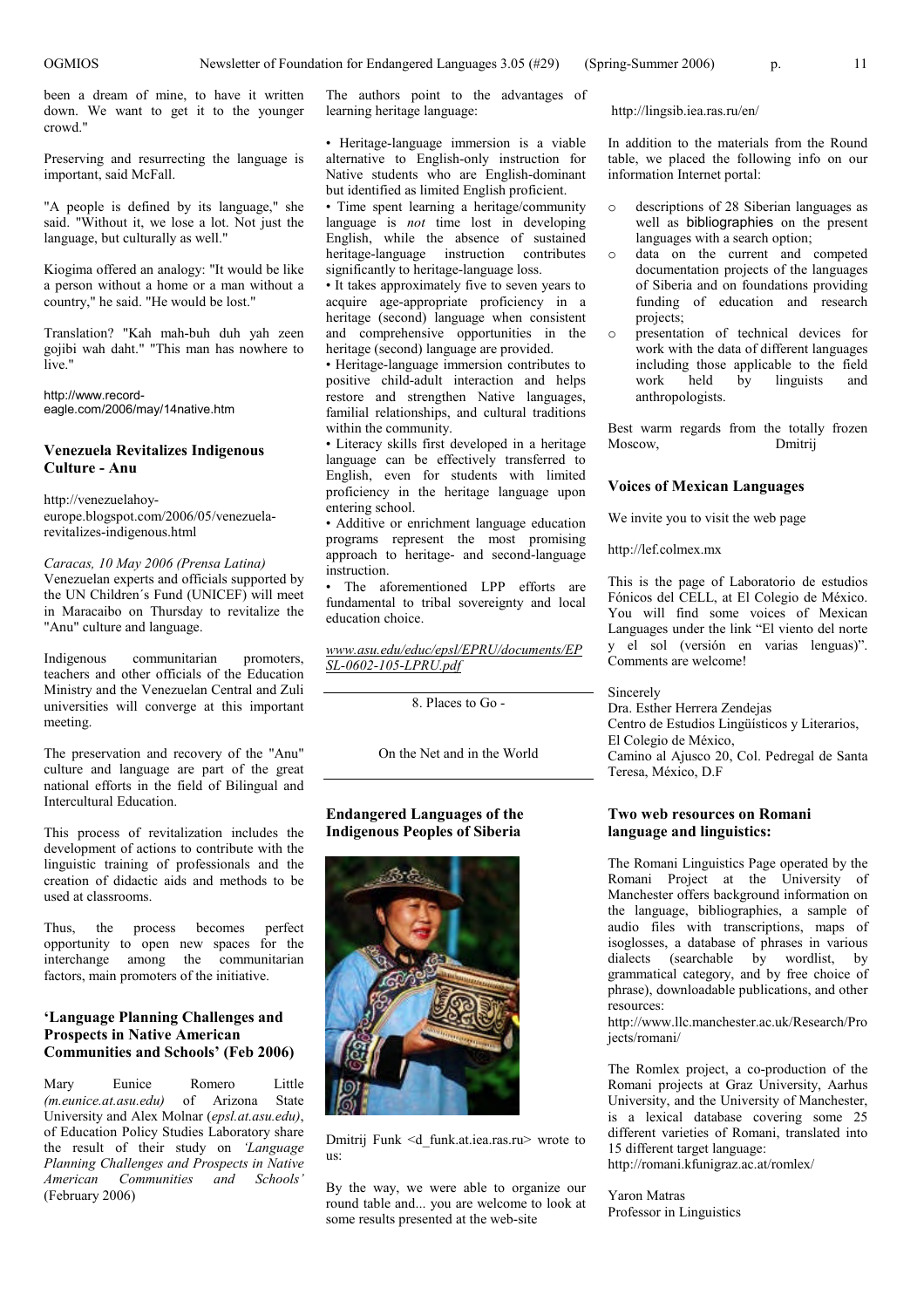School of Languages, Linguistics and **Cultures** University of Manchester, Oxford Road Manchester M13 9PL, UK Phone (direct): +44 - 161 - 275 3975 Email: yaron.matras.at.manchester.ac.uk Personal page:

http://www.llc.manchester.ac.uk/SubjectAreas /LinguisticsEnglishLangu age/AcademicStaff/YaronMatras/ Romani project:

http://www.llc.manchester.ac.uk/Research/Pro jects/romani/

#### **My Name is Yu Ming - Yu Ming is Ainm Dom**



Many Irish teachers know of this movie, but may not know that it is available online at the following URL

http://www.atomfilms.com/af/content/yu\_ming

Louis Janus Celtic Language Teachers Mailing List CELTIC-T.at.LISTS.UMN.EDU

A bored Chinese shopkeeper learns Gaelic and moves to Dublin only to find the locals no longer speak their mother tongue. Follow Yu Ming as he pursues his dream of life in the Celtic world. (13 minutes.)

"An affecting - if incredible - tale of cultural naiveté combined with fearsome language learning skill! Fun, Fast, & Free to view. *Comhghairdeachas doibh,* Atomfilm*s*!" Nick Ostler

#### **Teaching Indigenous Languages**

http://jan.ucc.nau.edu/~jar/TIL.html

This web site is an outgrowth of a series of annual conferences started in 1994 at Northern Arizona University focusing on the linguistic, educational, social, and political issues related to the survival of the endangered Indigenous languages of the world. The first two conferences were funded by the U.S. Department of Education's Office of Bilingual Education and Minority Languages Affairs (as of 2002 Office of English Language Acquisition) to help achieve the goals of the Native American Languages Act of 1990, which makes it government policy to promote, protect, and preserve the Indigenous languages of the United States.

At the heart of this site are 97 full text papers from the 1997 through 2003 Stabilizing Indigenous Languages conferences as well as the 2000 Learn in Beauty and 1989 Native American Language Issues conferences

#### **Preserving and promoting American Indian languages**

*From http://www.native-languages.org*

Welcome to Native Languages of the Americas! We are a small non-profit organization dedicated to the survival of Native American languages, particularly through the use of Internet technology. Our website is not beautiful. Probably, it never will be. But this site has inner beauty, for it is, or will be, a compendium of online materials about more than 800 indigenous languages of the Western Hemisphere and the people that speak them. »

*Native Languages of the Americas* **Online Resources**

- 1. *Alphabetical master list of Native American languages*, with links to specific information about each language and its native speakers.
- 2. *Linguistic family groupings* showing the relationships between Amerindian languages.
- 3. *Vocabulary word lists* in various American Indian languages.
- 4. List of *Native American peoples* featured on our site.
- 5. *Kids Menu* of Native American information presented for younger readers.
- 6. List of *Native American books* and other resources by and about American Indians.
- 7. Links to *general American Indian language resources* available online.

Don't skip the « How you can help section », where of the ten ways suggested to promote native languages only the last one has to do with money!

Laura Redish, Director Native Languages of the Americas PO Box 130562 St. Paul MN 55113-0005

#### **Native greetings online**

Kids can visit the site of the Canadian Ministry of Indian and Northen affairs to find 9 native languages audio files of greetings and basic conversation:

www.ainc-inac.gc.ca/ks/5000\_e.html#body

#### **Archivo de Lenguas Indígenas de México**

From Yolanda Lastra (ylastra.at.servidor.unam.mx) 4 Feb 2006:

I would like to announce that the first eleven volumes of the Archivo De Lenguas Indígenas can now be consulted on the Web at:

http://www.colmex.mx/alim/

- The volumes available include:
- 1. Zapoteco del Istmo (Velma Pickett)
- 2. Trique de San Juan Copala (Fernando y
- Elena Hollenbach)
- 3. Mixteco de Santa María Peñoles (Jon Daly
- y Margarita Holland de Daly)
- 4. Chocho de Santa Catarina Ocottlán (Carol Mock)

5. Mazateco de Chiquihuitlán (Allan Jamieson)

- 6. Zoque de Chimalapa (L. Knudson)
- 7. Chontal de la Sierra (Viola Waterhouse)
- 8. Mixe de Tlahuitoltepec (Don D. Lyon)
- 9. Chinanteco de San Juan Lealao (John
- Rupp)
- 10. Náhuatl de Acaxochitlán (Yolanda Lastra de Suárez)

11. Huave de San Mateo del Mar (Glenn y Emily Stairs)

Yolanda Lastra, Coordinadora

Archivo de Lenguas Indígenas de México

9. Forthcoming Meetings

#### **Northwest Indian Language Institute (NILI): "From Language Learner to Language Teacher" , Univ. Oregon, July 5-21, 2006,**

From: Jesse Blackburn Morrow

The Northwest Indian Language Institute (NILI) will be holding its Summer Institute "From Language Learner to Language Teacher" at the University of Oregon July 5- 21, 2006, including a Master-Apprentice workshop led by Leanne Hinton, July 6-8.

Since 1998, NILI's Summer Institute has offered training in teaching methods, applied<br>linguistics curriculum and materials curriculum and development to those involved with the teaching of Native languages here in the Northwest. The Institute is a setting where the unique situations of the region's various Tribal language programs are respected, and we seek to provide skills and materials that will enhance your own language revitalization efforts. Participants have said they attend partly for the knowledge they gain from other participants, and the enjoyment of spending time with others involved in the same quest for language revitalization. See below for more details of the Institute and Master-Apprentice Workshop. Please let us know as soon as possible if you're interested in attending either the Workshop or full Institute (and tell us a bit about your situation with teaching/learning a NW language) so that we may send you a registration form, and plan with you in mind.

Hope to see you in July!

#### MASTER-APPRENTICE WORKSHOP (JULY 6-8)

Led by Dr. Leanne Hinton (UC-Berkeley), who was instrumental in development of the successful California Master-Apprentice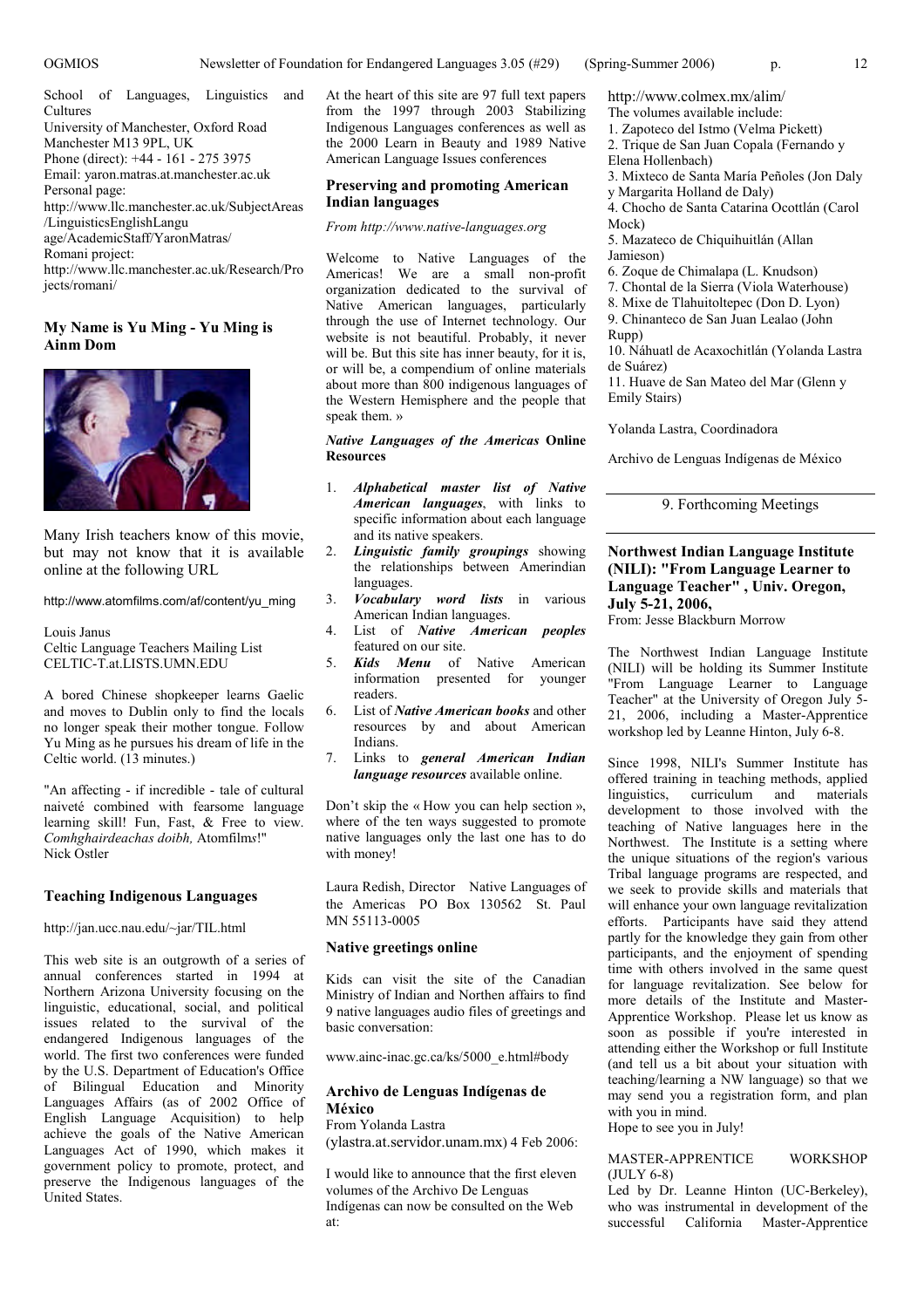Program in 1993. This method of language learning is a great way to create new speakers of a language when only a few Elder speakers remain, and to pass along traditional values and customs in a natural setting.

#### INSTITUTE COURSES (JULY 5-21)

\*Methods, Materials, and Technology for NW Indian Language Teaching

- content will be shaped to fit the needs of registrants [3 credits]

\*Sahaptin Language Class [1 credit]

\*Chinuk Wawa Language Class [1 credit]

\*Intro to Linguistics for Teachers and Students of NW Languages [1

#### credit]

\*Advanced Linguistic Study (of the language of your choice) [1 credit]

#### RATES

\*Tuition for the full NILI Summer Institute July 5-21 (a total of 5 UO credit hours) is \$1300. This includes the 3 day Master-Apprentice Workshop, textbook, and a computer lab fee.

\*For those wanting to attend ONLY the Master-Apprentice Workshop July 6-8, the workshop fee is \$250, which includes the cost of the textbook. The cost of campus housing/meals for 3 nights (or hotel costs) and parking are additional.

For housing/meals and parking rates, a registration form, or more information, please contact NILI Director Janne Underriner, or Assistants Jesse Blackburn Morrow or Racquel Yamada.

Northwest Indian Language Institute 1290 University of Oregon, Eugene, OR 97403-1290 Email <nwili.at.uoregon.edu> Voicemail 541.346.3199 Fax 541.346.5961 http://babel.uoregon.edu/nili

#### **Immersion in Conversational Shoshoni**

Learn to speak the Shoshoni language in Shoshoni Country!

Idaho State University, located in Southeastern Idaho, eight miles South of the Fort Hall Indian Reservation, is offering the Shoshoni Summer Language Institute during the summer of 2006. This language immersion workshop will be taught in a twoweek block from July 31 to August 11, 2006. Workshop participants can either take it for university credit or choose our non-credit option simply to learn about Shoshoni language and culture. The course is designed for complete beginners, but people who have some knowledge of the language are also<br>welcome. The course is perfect for The course is perfect for professionals (especially in education, social work and health care) who interact with Native Americans in the performance of their professional duties.The course will include exposure to Shoshoni culture, including

topics like the Shoshoni kinship system, visiting a Shoshoni house, and what to do at a give-away, etc. With the course ending on the same weekend as the annual Shoshone-Bannock Festival, one of the biggest powwows in the Northern Rockies, this is a unique opportunity to learn the Shoshoni language while experiencing Shoshoni culture! For more information and to sign up contact: ISU Division of Continuing Education & Conference Services 1-800-753-4781 208-282-3155 extendedlearning.at.isu.edu or visit us on the web at www.isu.edu/conteduc/

From SSILA Bulletin number 234: February 14, 2006 c/o delancey.at.uoregon.edu 234.4

**Forum Theatre: Reclaiming Our Aboriginal Languages, June 28-July 4 2006, Vancouver, British Columbia.**



*Patricia Shaw writes, on 17 June 2006:*

*Just in case there's a chance that any of you or your friends could be in Vancouver here for the week of June 28-July 4, it would be great to have you involved in this VERY exciting project that we're doing on endangered languages in collaboration with Headlines Theatre. We would love to have representation from Aboriginal people elsewhere in the province or beyond.*

UBC Aboriginal Languages and Literacy Institute (ALLI 2006) and Headlines Theatre are seeking 20 Aboriginal people to participate in a unique process where they will work with theatrical games and exercises to bring out the core stories of their struggles with the loss of their traditional Aboriginal languages, and the challenges of reclamation and revitalization of their linguistic heritage.

#### **What is Forum Theatre?**

Forum Theatre is a unique type of participatory theatre. The play that develops out of the workshop is usually quite short - perhaps 5 or 10 minutes in duration. It is run once, all the way through, so the audience can see the situation and the problems presented. The play builds to a crisis and stops there, offering no solutions. The play is then run again, with audience members able to "freeze" the action at any point where they see a character struggling with a problem. An audience member yells "stop!", comes into the playing area, replaces the character s/he sees in a moment of struggle, and tries out his/her idea..

Workshop Dates: June 29-July 3 9am-5pm July 4 12noon-11pm

UBC Theatre rehearsal space, HUT M-17, Room 128

**Performance: July 4 8pm UBC FNHL Longhouse**

No acting experience is necessary. BUT: If you are interested in being involved in this project, you must have the time and energy to commit to the whole schedule. Participants will be given lunch each day and will receive an honorarium for their involvement in this process.

To become a workshop participant or for further information, please contact: Michelle La Flamme +1-604-872-0611

<laflammeiam.at.hotmail.com>

10. Recent Publications

#### **A Grammar of Mina**

Zygmunt Frajzyngier, Eric Johnston, in cooperation with Adrian Edwards,

December 2005. 16 x 24 cm. XX, 512 pages. Cloth. Euro [D] 148.00 / sFr 237.00 / for USA, Canada, Mexico US\$ 207.20. \* ISBN 3-11-018565-2 MOUTON DE GRUYTER

A Grammar of Mina is a reference grammar of a hitherto undescribed and endangered Central Chadic language. The book contains a description of the phonology, morphology, syntax, and all the functional domains encoded by this language. For each hypothesis regarding a form of linguistic expression and its function, ample evidence is given. The description of formal means and of the functions coded by these means is couched in terms accessible to all linguists regardless of their theoretical orientations.

The outstanding characteristics of Mina include: vowel harmony; use of phonological means, including vowel deletion and vowel retention, to code phrasal boundaries; two tense and aspectual systems, each system carrying a different pragmatic function; a lexical category 'locative predicator' hitherto not observed in other languages; some tense, aspect, and mood markers that occur before the verb, and others that occur after the verb; the markers of interrogative and negative modality that occur in clause-final position; the conjunction used for a conjoined noun phrase in the subject function that differs from the conjunction used for a conjoined noun phrase in all other functions.In addition to the coding of argument structure, adjuncts, tense, aspect, and mood categories, Mina also codes the category point-of-view. The language has a clausal category 'comment clause'used in both simple and complex sentences, which overtly marks the speaker's comment on the proposition. The discourse structure has the principle of unity of place. If one of the participants in a described event changes scene, that is coded by a special syntactic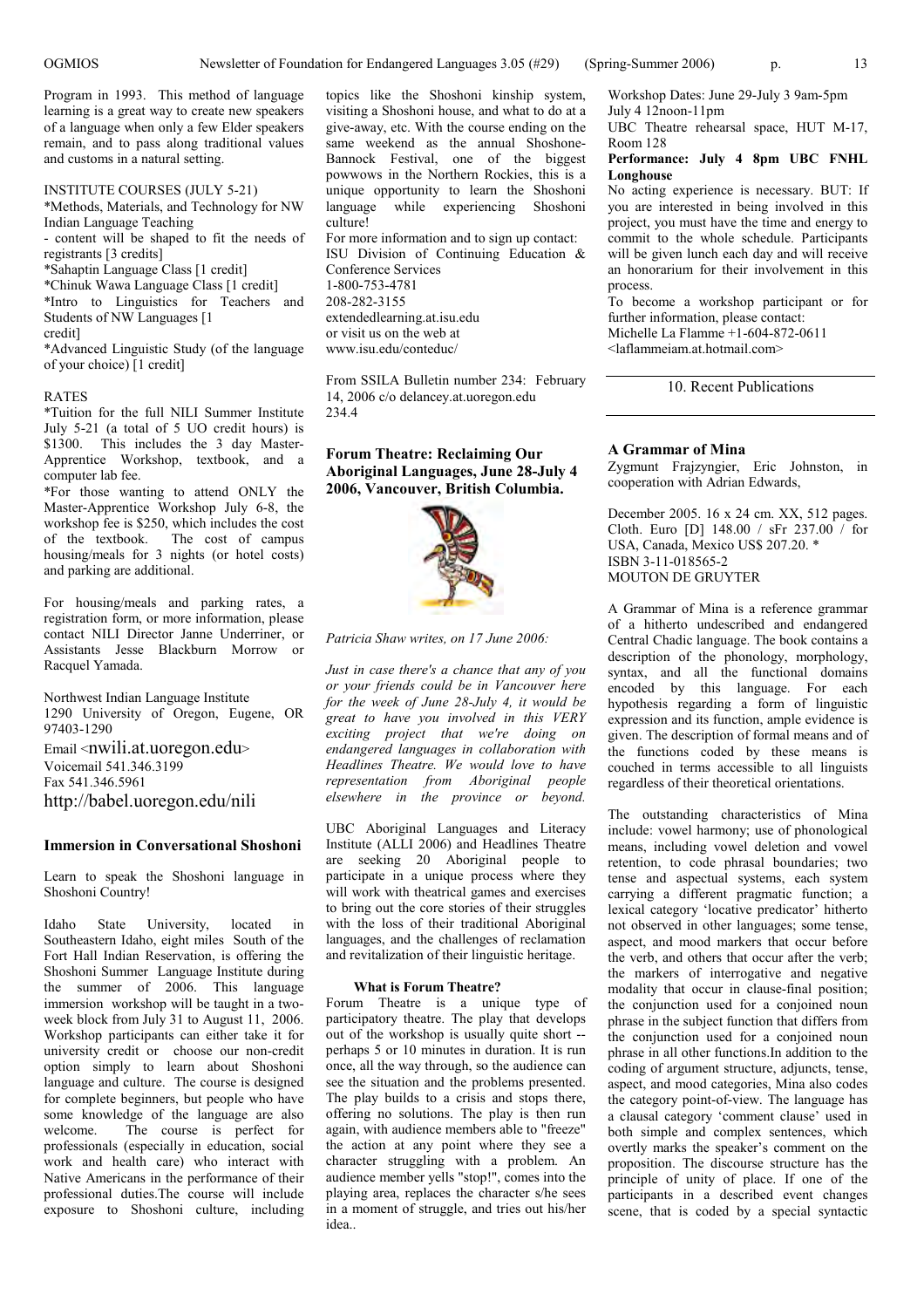construction in addition to any verb of movement that may be used. Because of these unusual linguistic characteristics, the Grammar of Mina will be of interest to a wide range of linguists.

#### Zygmunt Frajzyngier

Professor, Dept. of Linguistics, Box 295 University of Colorado , Boulder, CO 80309 **I** IS A Phone: 303-492-6959 Fax: 303-492-4416 http://spot.colorado.edu/~frajzyng/

### **A Grammar of Jahai**

Niclas Burenhult PL 566

This book is a linguistic study of Jahai, a language belonging to the Northern Aslian subgroup of the Aslian branch of the Mon-Khmer language family. The language is spoken by groups of foragers in the mountain rainforests of northern Peninsular Malaysia and southernmost Thailand, its total number of speakers estimated at around 1,000. This study describes the grammar of Jahai, including its phonology, processes of word formation, word classes, and syntax. It also includes a word-list. While primarily aimed at linguistic description, the study makes use of suitable theoretical models for the analysis of linguistic features. In particular, models of Prosodic and Template Morphology are employed to describe the language's intricate processes of affixation. Typological comparisons are made at times, especially with other Aslian languages. 2005 ISBN 0 85883 554 1 xiv + 245 pp.

Prices: Australia AUD\$64.90 (incl. GST) Overseas AUD\$59.00

The many faces of Austronesian voice systems: some new empirical studies I Wayan Arka and Malcolm Ross, editors PL 571

The Ninth International Conference on Austronesian Linguistics and the Fifth International Conference on Oceanic Linguistics were both held at The Australian National University in Canberra during January 2002. Rather than publish a single very diverse collection of conference papers, the organisers favoured a series of smaller compilations on specific topics. One such volume, on Austronesian historical phonology, has already been published by Pacific Linguistics as Issues in Austronesian historical phonology by John Lynch.

The present volume represents another such compilation. It contains an introduction by the editors and ten papers on voice in Austronesian languages which provide both fresh data and some new perspectives on old problems. The papers touch on the many faces of Austronesian voice systems, ranging geographically from Teng on Puyuma in Taiwan to Otsuka on Tongan, typologically from voice in agglutinative languages in Taiwan and the Philippines to voice in isolating languages (Arka and Kosmas on

Manggarai and Donohue on Palu'e), and in approach from Clayre's areal/historical survey of Kelabitic languages in Borneo to singlelanguage studies of voice like Davies on Madurese, Quick on Pendau, and the Andersens on Moronene. Katagiri and Kaufman each take a fresh look at an aspect of Tagalog voice.

2005 ISBN 0 85883 556 8 v + 278 pp Prices: Australia AUD\$69.30 (incl. GST), Overseas AUD\$63.00

## **A Grammar of Gayo: a language of Aceh, Sumatra**

Domenyk Eades PL 567

Gayo is a regional language of Indonesia spoken by some 260,000 people in the central highlands of Aceh province, at the northwestern tip of Sumatra. The Gayo people have historically had close ties to the majority Acehnese of the coast, while maintaining their distinct cultural and linguistic heritage. Gayo remains the first language of most ethnic Gayo to this day, and it is the vehicle for a rich oral literary tradition. The language belongs to the Malayo-Polynesian branch of the Austronesian family of languages. It is typologically unlike Acehnese, but shares certain features such as voice with the Batak languages of the neighbouring province of North Sumatra. Gayo features a voice system of the type that has been referred to as symmetrical, whereby neither actor nor undergoer voice can be considered the basic or unmarked alignment. The language also features valence-increasing affixes, and a range of verbal affixes that mark intransitive verbs to indicate information about various different semantic types of events. This grammar is the first detailed descriptive account of the phonology, morphology and syntax of Gayo. The analysis draws upon data that reflect the cultural context in which the language is spoken, and in the appendices two Gayo texts with their translations are included.

2005 ISBN 0 85883 553 3 2005 xii + 350 pp. Prices: Australia AUD\$83.60 (incl. GST), Overseas AUD\$76.00

The Bookshop, Research School of Pacific and Asian Studies, ANU Canberra ACT 0200 Australia

Tel: +61 (0)2 6125 3269 Fax: +61 (0)2 6125 9975 e-mail Thelma.Sims.at.anu.edu.au

#### **UC Publications in Linguistics**

Full-text downloadable PDF versions of the latest volumes in the University of California Publications in Linguistics series are available for no charge at the California Digital Library's "eScholarship" website:

http://repositories.cdlib.org/ucpress/ucpl/ The volumes available in this format are:

#### **UCPL 135: James A. Matisoff, "Handbook of Proto-Tibeto-Burman: System and Philosophy of Sino-Tibetan Reconstruction" (2003).**

[This 800-page Volume is a clear and readable presentation of the current state of research on the history of the Tibeto-Burman (TB) language family, a typologically diverse group of over 250 languages spoken in Southern China, the Himalayas, NE India, and peninsular Southeast Asia. The TB languages are the only proven relatives of Chinese, with which they form the great Sino-Tibetan family.]

#### **UCPL 136: Jane H. Hill, "A Grammar of Cupeño" (October 18, 2005).**

[Hill's grammar reviews the phonology, morphology, syntax and discourse features of Cupeño, a Uto-Aztecan (Takic) language of California. Cupeño exhibits many unusual typological features, including split ergativity, that require linguists to revise our understanding of the development of the Uto-Aztecan family of languages in historical and areal perspective.]

#### **UCPL 137: Alice Shepherd, "Proto-Wintun" (December 15, 2005).**

[A reconstruction of Proto-Wintun, the parent language of a group of California Indian languages. It includes a grammatical sketch of Proto-Wintun, cognate sets with reconstructions and an index to the reconstructions. The book fills a need for indepth reconstructions of proto-languages for California Indian language families, both for theoretical purposes and deeper comparison with other proto-languages.

#### **Saving Languages: An Introduction to Language Revitalization**

Lenore A. Grenoble & Lindsay J. Whaley, Dartmouth College Hardback: ISBN: 0521816211. £ 45.00 Paperback: ISBN: 0521016525. £ 17.99 Cambridge University Press, 2005 http://us.cambridge.org

Language endangerment has been the focus of much attention over the past few decades, and as a result, a wide range of people are now working To revitalize and maintain local languages. This book serves as a general reference guide to language revitalization, written not only for linguists and anthropologists, but also for language activists and community members who believe they should ensure the future use of their languages, despite their predicted loss. Drawing extensively on case studies, it sets out the necessary background and highlights central issues such as literacy, policy decisions, and allocation of resources. Its primary goal is to provide the tools for a successful language revitalization program.